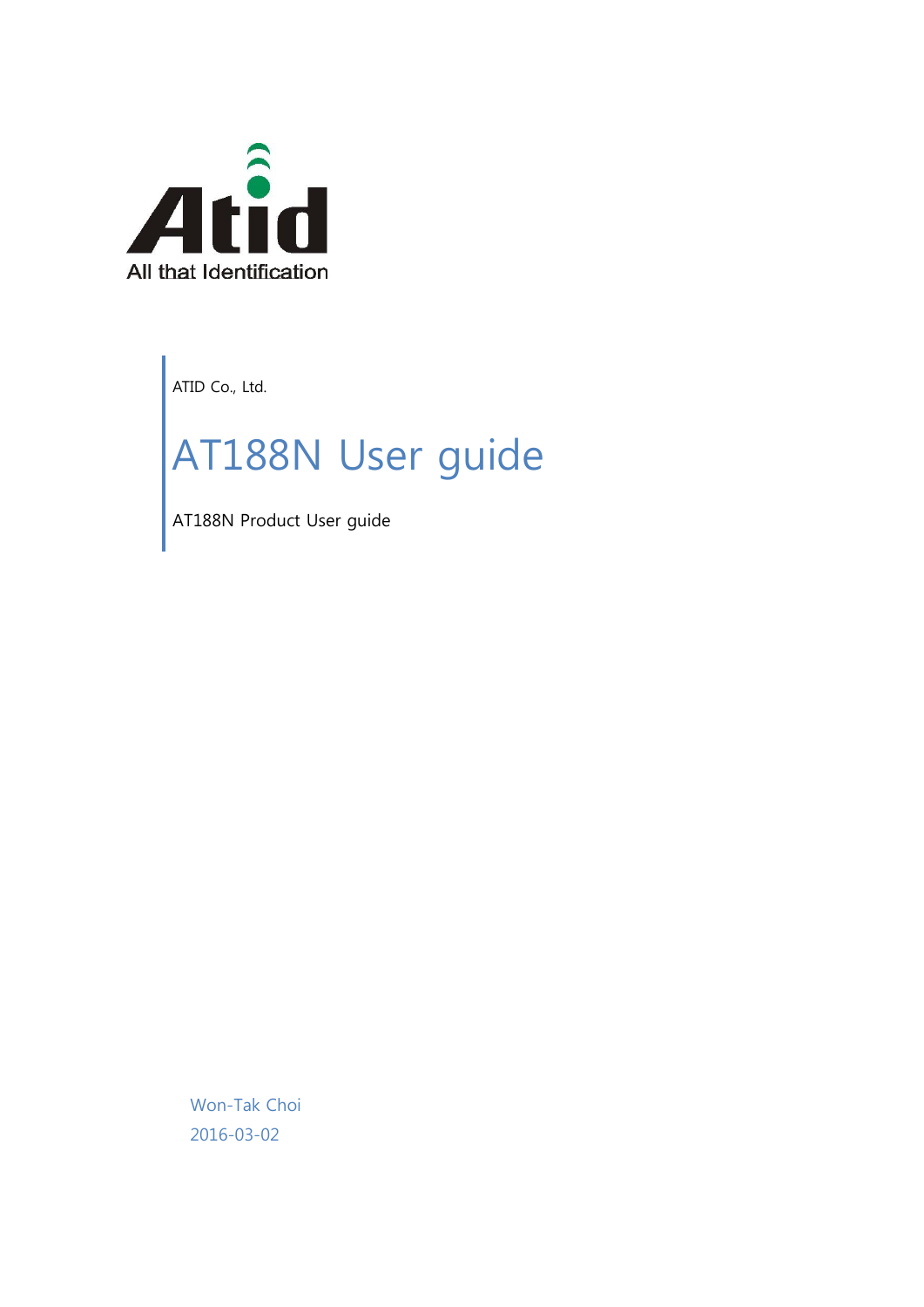

| All That Identification   |            |        |                |      |  |            |      |                |  |
|---------------------------|------------|--------|----------------|------|--|------------|------|----------------|--|
| AT188N Product User guide |            |        |                |      |  | Company    |      | ATID Co., Ltd. |  |
| Doc Name                  | User auide | Writer | Won-Tak Choi I | Date |  | 2016-03-02 | Ver. | v0.3           |  |

#### Revision History

| Version          | <b>Revised Date</b> | <b>Revised Reason</b> | <b>Revised Contents</b> | Writer         |
|------------------|---------------------|-----------------------|-------------------------|----------------|
| V <sub>0.1</sub> | 2015-07-31          | Draft                 | Issue Draft             | Byung-Gil Choi |
| V <sub>0.2</sub> | 2015-09-11          | Revision              | Revise the contents     | Byung-Gil Choi |
| V <sub>0.3</sub> | 2016-03-02          | Revision              | Revise the contents     | Won-Tak Choi   |
|                  |                     |                       |                         |                |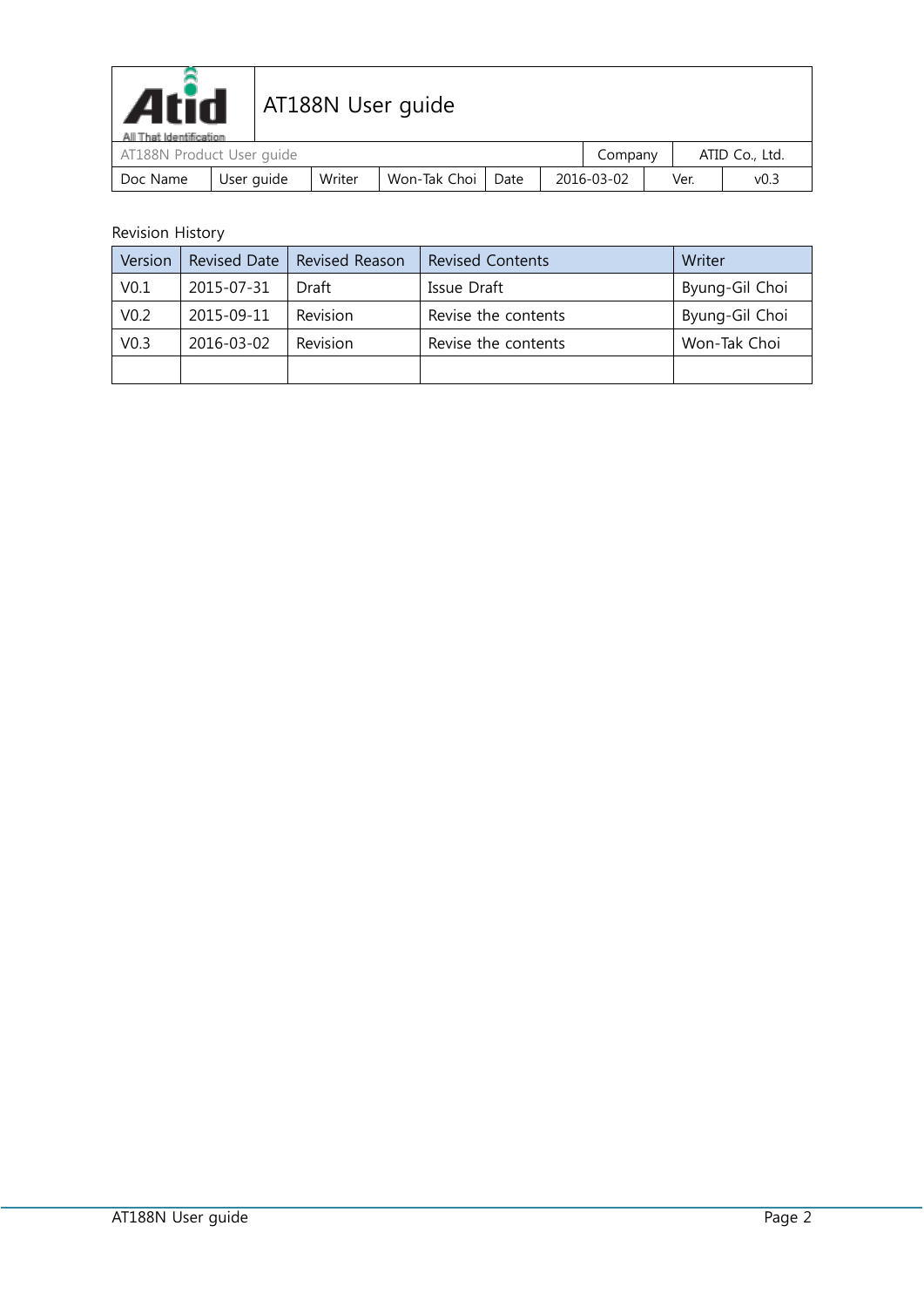

| AT THE NETHING OF<br>AT188N Product User quide |            |        |                     |  | company    |      | ATID Co., Ltd. |
|------------------------------------------------|------------|--------|---------------------|--|------------|------|----------------|
| Doc Name                                       | User auide | Writer | Won-Tak Choi   Date |  | 2016-03-02 | Ver. | v0.3           |

# <span id="page-2-0"></span>**Contents**

| 1 |       |  |  |  |  |  |  |
|---|-------|--|--|--|--|--|--|
| 2 |       |  |  |  |  |  |  |
| 3 |       |  |  |  |  |  |  |
| 4 |       |  |  |  |  |  |  |
| 5 |       |  |  |  |  |  |  |
|   | 5.1   |  |  |  |  |  |  |
|   | 5.2   |  |  |  |  |  |  |
|   | 5.3   |  |  |  |  |  |  |
|   | 5.4   |  |  |  |  |  |  |
|   | 5.4.1 |  |  |  |  |  |  |
|   | 5.4.2 |  |  |  |  |  |  |
| 6 |       |  |  |  |  |  |  |
|   | 6.1   |  |  |  |  |  |  |
|   | 6.1.1 |  |  |  |  |  |  |
|   | 6.1.2 |  |  |  |  |  |  |
|   | 6.1.3 |  |  |  |  |  |  |
|   | 6.2   |  |  |  |  |  |  |
|   | 6.2.1 |  |  |  |  |  |  |
|   | 6.2.2 |  |  |  |  |  |  |
|   | 6.3   |  |  |  |  |  |  |
|   | 6.4   |  |  |  |  |  |  |
|   | 6.5   |  |  |  |  |  |  |
|   | 6.6   |  |  |  |  |  |  |
| 7 |       |  |  |  |  |  |  |
|   | 7.1   |  |  |  |  |  |  |
|   | 7.1.1 |  |  |  |  |  |  |
|   | 7.1.2 |  |  |  |  |  |  |
|   | 7.1.3 |  |  |  |  |  |  |
|   | 7.1.4 |  |  |  |  |  |  |
|   | 7.1.5 |  |  |  |  |  |  |
|   | 7.1.6 |  |  |  |  |  |  |
|   | 7.1.7 |  |  |  |  |  |  |
|   |       |  |  |  |  |  |  |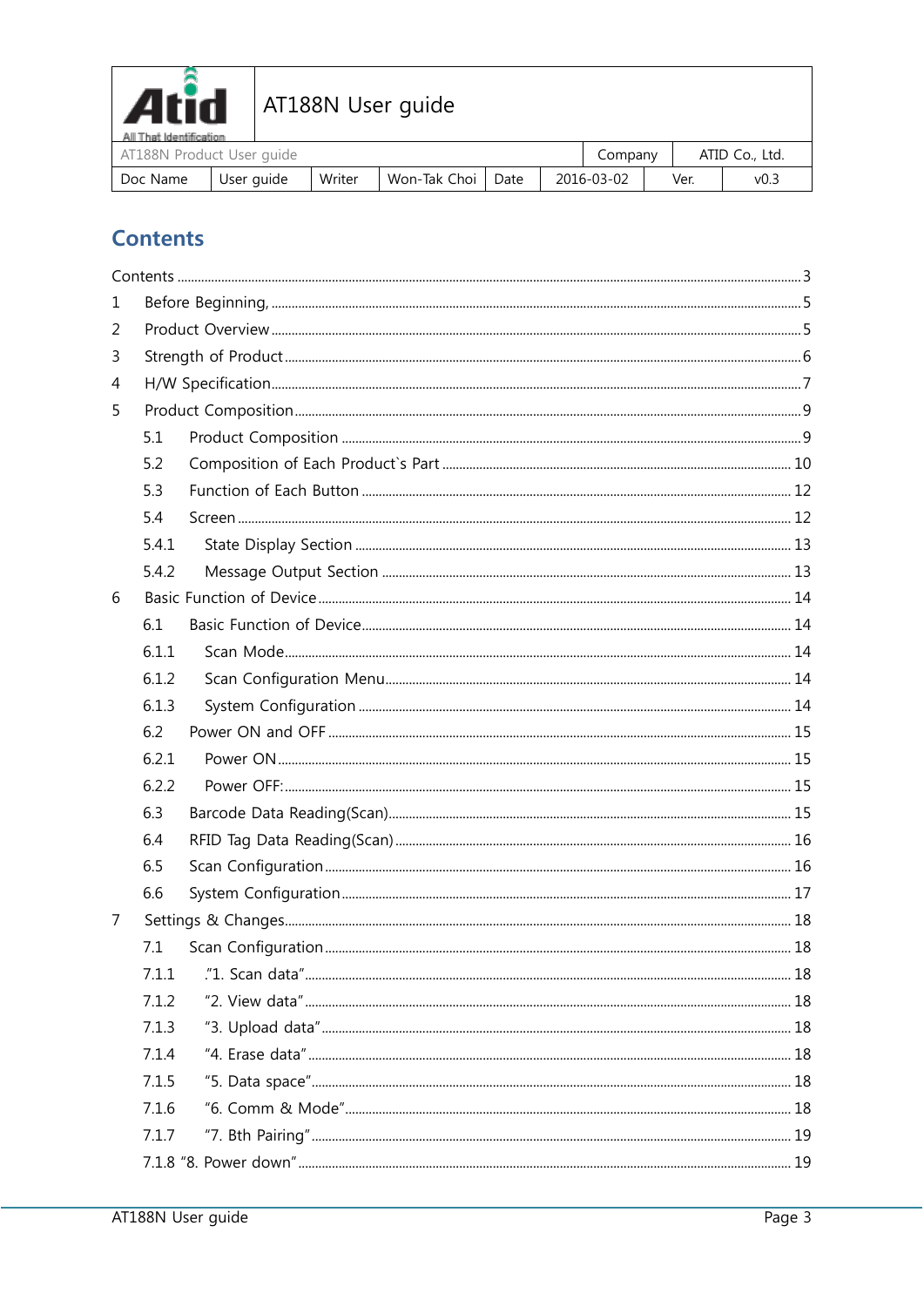

| All I hat Identification<br>AT188N Product User quide |            |        |                     |  | Company    |      | ATID Co., Ltd. |
|-------------------------------------------------------|------------|--------|---------------------|--|------------|------|----------------|
| Doc Name                                              | User guide | Writer | Won-Tak Choi   Date |  | 2016-03-02 | Ver. | V0.3           |

| 7.2   |  |
|-------|--|
| 7.2.1 |  |
| 7.2.2 |  |
| 7.2.3 |  |
| 7.24  |  |
| 7.2.5 |  |
| 7.2.6 |  |
| 7.2.7 |  |
| 7.2.8 |  |
| 7.2.9 |  |
|       |  |
| 8.1   |  |
| 8.2   |  |
|       |  |
|       |  |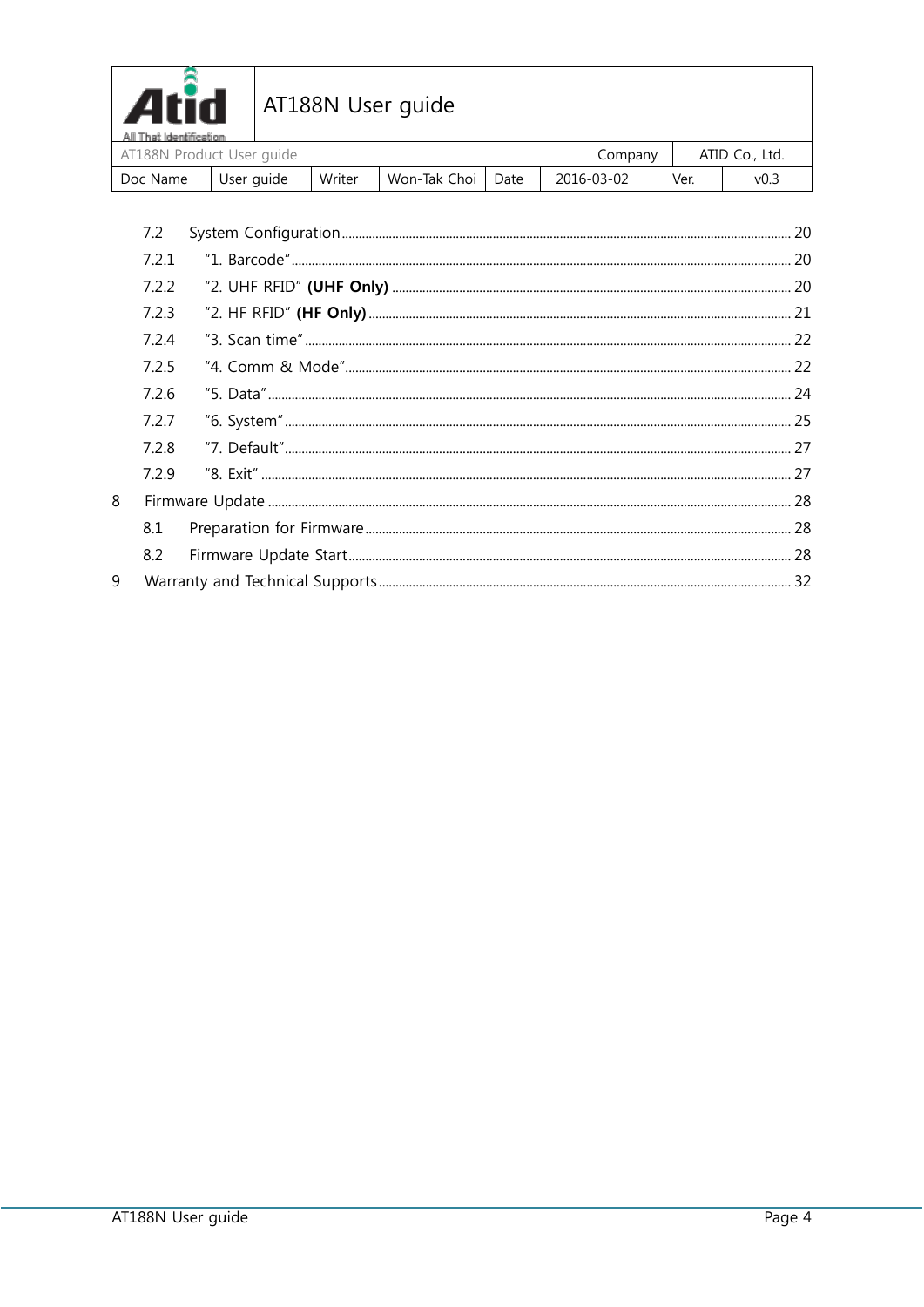

| All That Identification<br>AT188N Product User guide |            |        |                     |  | Company    |      | ATID Co., Ltd. |  |
|------------------------------------------------------|------------|--------|---------------------|--|------------|------|----------------|--|
| Doc Name                                             | User guide | Writer | Won-Tak Choi   Date |  | 2016-03-02 | Ver. | v0.3           |  |

# <span id="page-4-0"></span>**1 Before Beginning,**

The objective of user guide is to pass the basic contents related with AT188`s maintenance and smooth uses.

User guide inclusive of text, images, logos, product name may not be distributed, modified, displayed, reproduced (in whole or in part) without the prior written permission of ATID CO.LTD Furthermore, the described contents in this document are subject to change without notice for improving or maintaining the product and we inform the user that some material can be different with the described contents due to the firmware changes of product.

Ownership of text, images, logos, product name in user guide is included in writer and some parts of text, images, logos, product name in the user guide were borrowed for user`s understanding at random. if there is a legal restriction such as a copyright law, it will be redistributed after adjustment

## <span id="page-4-1"></span>**2 Product Overview**

AT188 is both subminiature barcode and RFID reader which can grasp with just one hand. As the device that meets the basic function for industrial product such as IP54 in water & dust test and 1.2 m drop specification, it can take an active as data collector in the various kinds of part in medicine, stock and product management and logistics shipping/tracking, access control. 1D/2D Barcode, UHF/HF RFID Tag information and GPS information can be collected by just one AT188 and collected data can transfer to Bluetooth and USB through real time process / batch process mode. This device is designed to handle the data by the equipment which has the windows, Android, iOS as an operating system.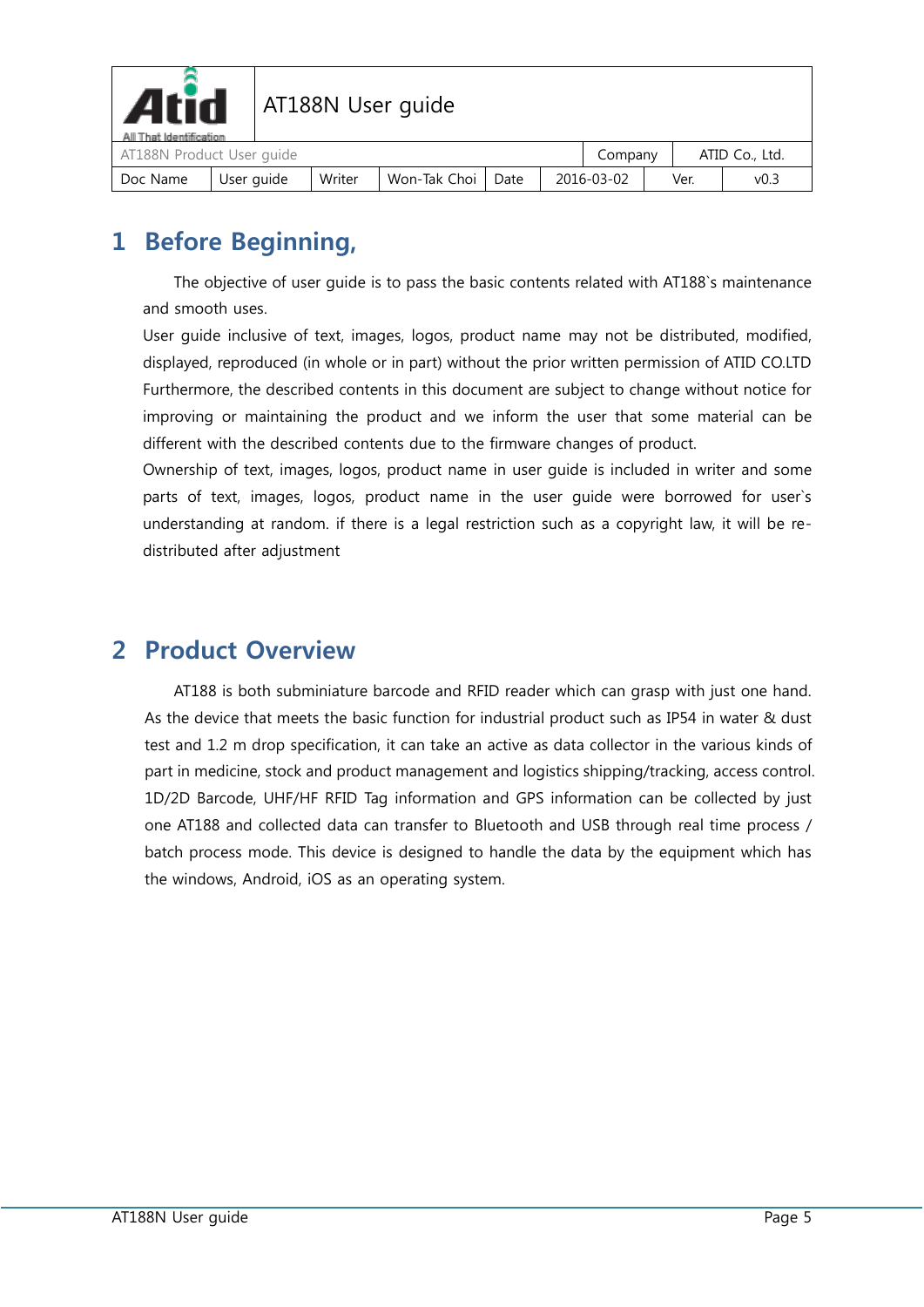

| All I hat identification<br>AT188N Product User quide |            |        |                     |  | Company    |      | ATID Co., Ltd. |
|-------------------------------------------------------|------------|--------|---------------------|--|------------|------|----------------|
| Doc Name                                              | User guide | Writer | Won-Tak Choi   Date |  | 2016-03-02 | Ver. | v0.3           |

# <span id="page-5-0"></span>**3 Strength of Product**

AT188 is the smallest product among the existing RFID Barcode Scanner-Reader product. Its device as durable industrial PDA meets IP54 standard for the dust & water proof and 1.2m drop to concrete

- UHF RFID Tag can be read and written quickly since Impinj R500 module is installed in the product
- In case of that HF RFID module is installed, Various HF RFID tag can be read and written.
- Its device equipped with GPS ANT can record the barcode data and collecting site of RFID Tag data at the same time.
- Mode of Batch Process and Real Time Process can work for device
- It device can be connected with PC and charged up itself through USB Cable
- It can be charged up without exclusive adapter through normal smartphone charger
- Read data through LCD Display can be directly checked
- Battery changes is easily available and its device can change the battery in case of battery shortage while using it.
- Exclusive charging package for only battery charging will be offered (Option: To be Offered in the near future)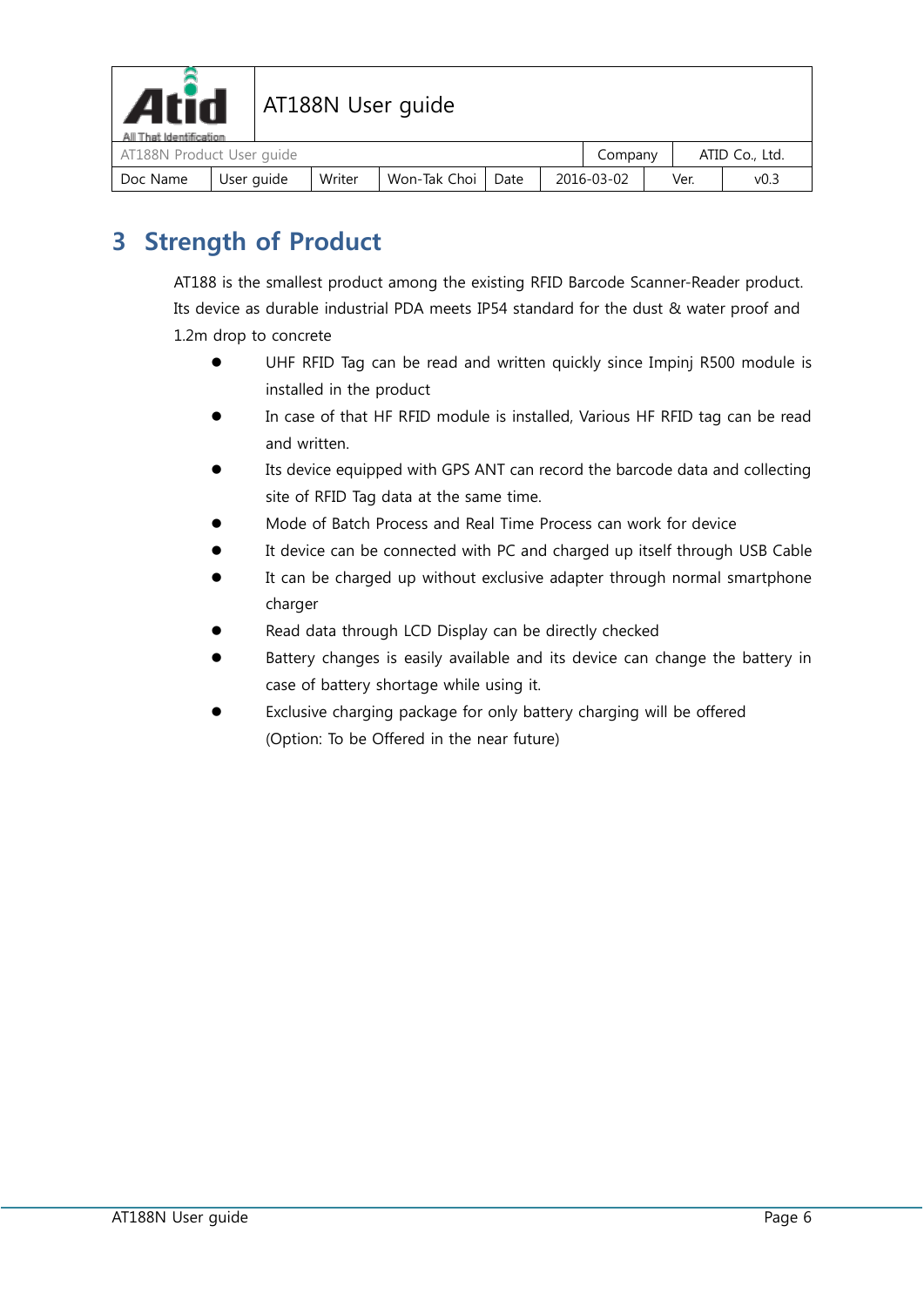

| Doc Name                                               | User guide | Writer | Won-Tak Choi   Date |  |  | 2016-03-02 |  | Ver. | V0.3 |  |
|--------------------------------------------------------|------------|--------|---------------------|--|--|------------|--|------|------|--|
| ATID Co., Ltd.<br>AT188N Product User guide<br>Company |            |        |                     |  |  |            |  |      |      |  |
| All That Identification                                |            |        |                     |  |  |            |  |      |      |  |

# <span id="page-6-0"></span>**4 H/W Specification**

| <b>Performance Characteristics</b> |                                               |  |  |  |  |
|------------------------------------|-----------------------------------------------|--|--|--|--|
| Processor                          | ARM7 Core                                     |  |  |  |  |
| <b>Support Operating System</b>    | Windows, Android, iOS (BLE Only)              |  |  |  |  |
| Memory                             | 128Kbyte                                      |  |  |  |  |
| <b>Display</b>                     | LCD & LED Indicator                           |  |  |  |  |
| Weight                             | 160q (with Battery & UHF Option, without GPS) |  |  |  |  |
| <b>Operation Temperature</b>       | $-20 \sim 60^{\circ}$ C                       |  |  |  |  |
| Storage Temperature                | $-30 - 70^{\circ}$ C                          |  |  |  |  |
| Humidity                           | 95% non-condensing                            |  |  |  |  |
| Drop specification                 | 1.2M Drop to concrete                         |  |  |  |  |
| Dust & Water Proof                 | IP <sub>65</sub>                              |  |  |  |  |

#### $P<sub>b</sub>$  value of  $P<sub>b</sub>$

| Physical Characteristics            |                                 |  |  |  |
|-------------------------------------|---------------------------------|--|--|--|
| Audio                               | Buzzer                          |  |  |  |
| Standard I/O Port                   | Bluetooth 3.0 or BLE, Micro USB |  |  |  |
| Notification                        | LED, Buzzer, LCD, vibrator      |  |  |  |
| Dimensions( $L \times W \times H$ ) | $115 \times 50 \times 35$ mm    |  |  |  |

| <b>Battery Supply</b> |                                       |
|-----------------------|---------------------------------------|
| Main Battery          | 1,100mAH Li-Ion Rechargeable Battery  |
| Power Adapter         | Battery Charger(Option) & DC5V, 800mA |

#### $\sim$ Network Characteristics Characteristics Characteristics Characteristics Characteristics Characteristics Characteristics Characteristics Characteristics Characteristics Characteristics Characteristics Characteristics C

| INCLWUIK CHAIACLEHSLICS |                                    |  |  |  |  |  |
|-------------------------|------------------------------------|--|--|--|--|--|
| <b>Bluetooth</b>        | Bluetooth 3.0 HID/SPP (BLE Option) |  |  |  |  |  |
| <b>USB</b>              | USB 1.1 SPP/HID                    |  |  |  |  |  |
| <b>GPS</b>              | Internal GPS (Option)              |  |  |  |  |  |

| <b>Barcode Data Processing Device</b> |                              |
|---------------------------------------|------------------------------|
| <b>Barcode Engine</b>                 | 1D Laser or 2D Image Scanner |

| UHF 900MHz RFID Reader/Writer (Option) |                                       |  |  |  |  |  |  |
|----------------------------------------|---------------------------------------|--|--|--|--|--|--|
| Chips set                              | Impinj R500                           |  |  |  |  |  |  |
| Frequency                              | 860~960MHz (Support Global Frequency) |  |  |  |  |  |  |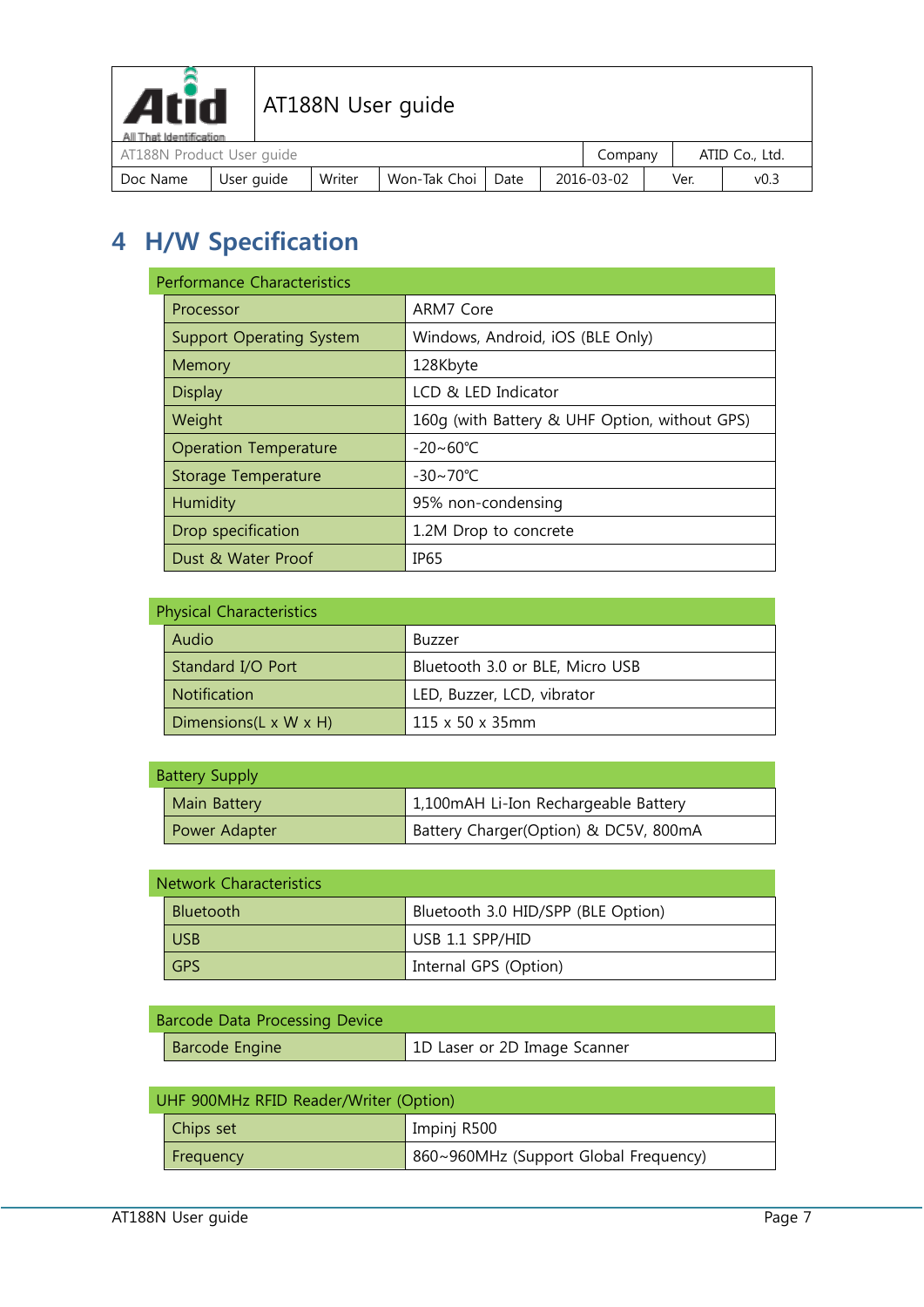

| All I hat Identification<br>AT188N Product User guide |            |        |                     |  |            |  | Company |      | ATID Co., Ltd. |  |
|-------------------------------------------------------|------------|--------|---------------------|--|------------|--|---------|------|----------------|--|
| Doc Name                                              | User guide | Writer | Won-Tak Choi   Date |  | 2016-03-02 |  |         | Ver. | V0.3           |  |

| Reading Range           | 0M~1M (According to Tag & Environment)   |
|-------------------------|------------------------------------------|
| <b>Writing Range</b>    | 0M~0.5M (According to Tag & Environment) |
| Max. RF output          | 26dBm, Circular                          |
| Protocol                | EPC Gen2, ISO/IEC 18000-6C               |
| <b>Special Function</b> | Anti-Collision                           |

| HF 13.56MHz RFID Reader/Writer (Option) |                     |                                                                 |  |  |  |  |
|-----------------------------------------|---------------------|-----------------------------------------------------------------|--|--|--|--|
|                                         | Frequency           | 13.56MHz                                                        |  |  |  |  |
|                                         | Reading/Write Range | $0 \text{cm} \sim 5 \text{cm}$ (According to Tag & Environment) |  |  |  |  |
|                                         | Protocol            | ISO 15693, MIFARE, ISO 14443A/B & etc.                          |  |  |  |  |

#### Accessories

| 15553301163                 |                                |  |  |  |  |  |  |
|-----------------------------|--------------------------------|--|--|--|--|--|--|
| <b>Basic Accessories</b>    | Neck strap, USB Cable          |  |  |  |  |  |  |
| <b>Optional Accessories</b> | AC-DC Adapter, Battery Charger |  |  |  |  |  |  |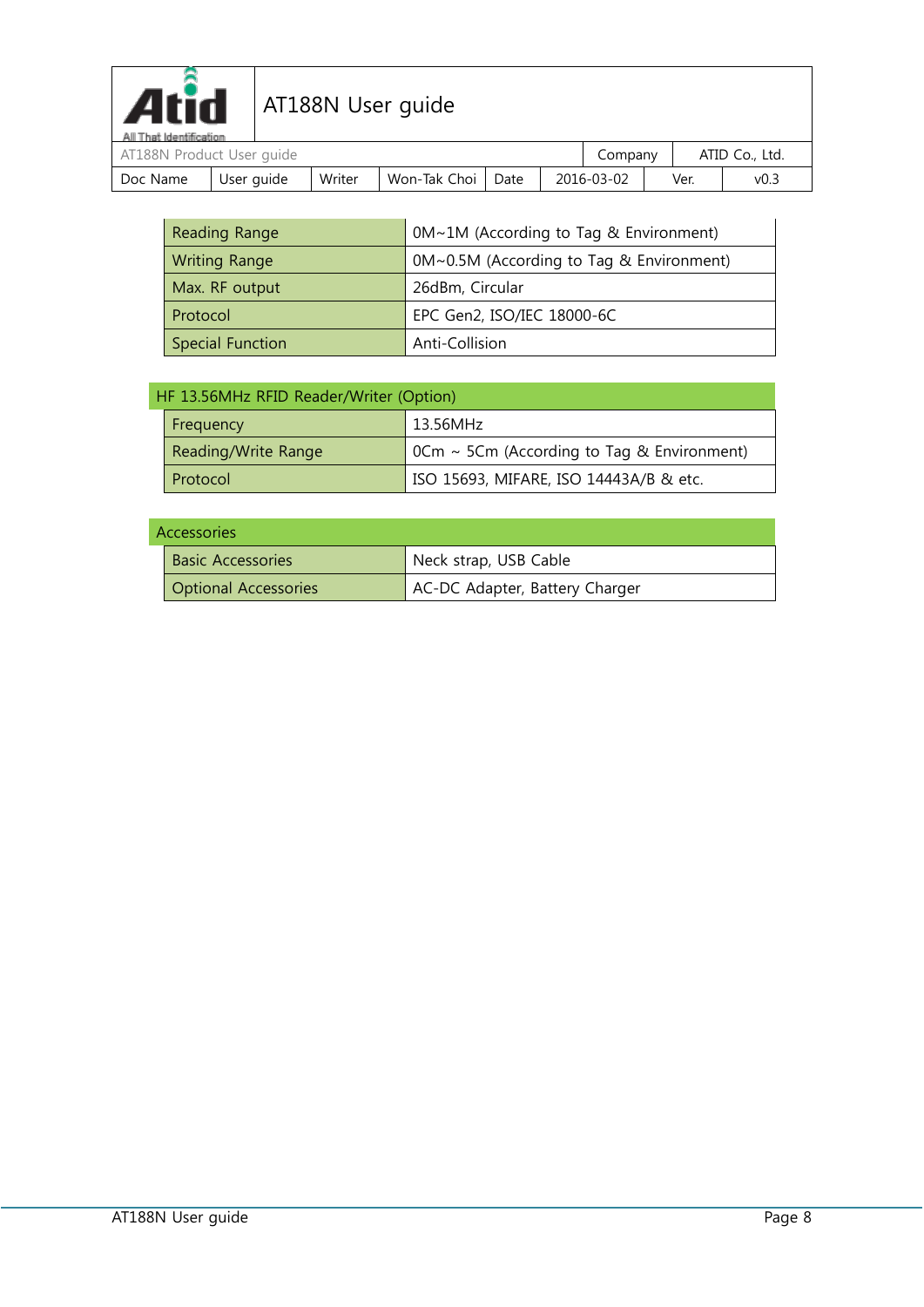

| All That Identification   |            |        |                |      |            |  |      |      |  |
|---------------------------|------------|--------|----------------|------|------------|--|------|------|--|
| AT188N Product User guide | company    |        | ATID Co., Ltd. |      |            |  |      |      |  |
| Doc Name                  | User auide | Writer | Won-Tak Choi   | Date | 2016-03-02 |  | Ver. | v0.3 |  |

# <span id="page-8-0"></span>**5 Product Composition**

### <span id="page-8-1"></span>5.1 Product Composition

The basic package for AT188 is shown as below







User Guide



<Hand strap or Neck strap> <Adapter (Optional)>



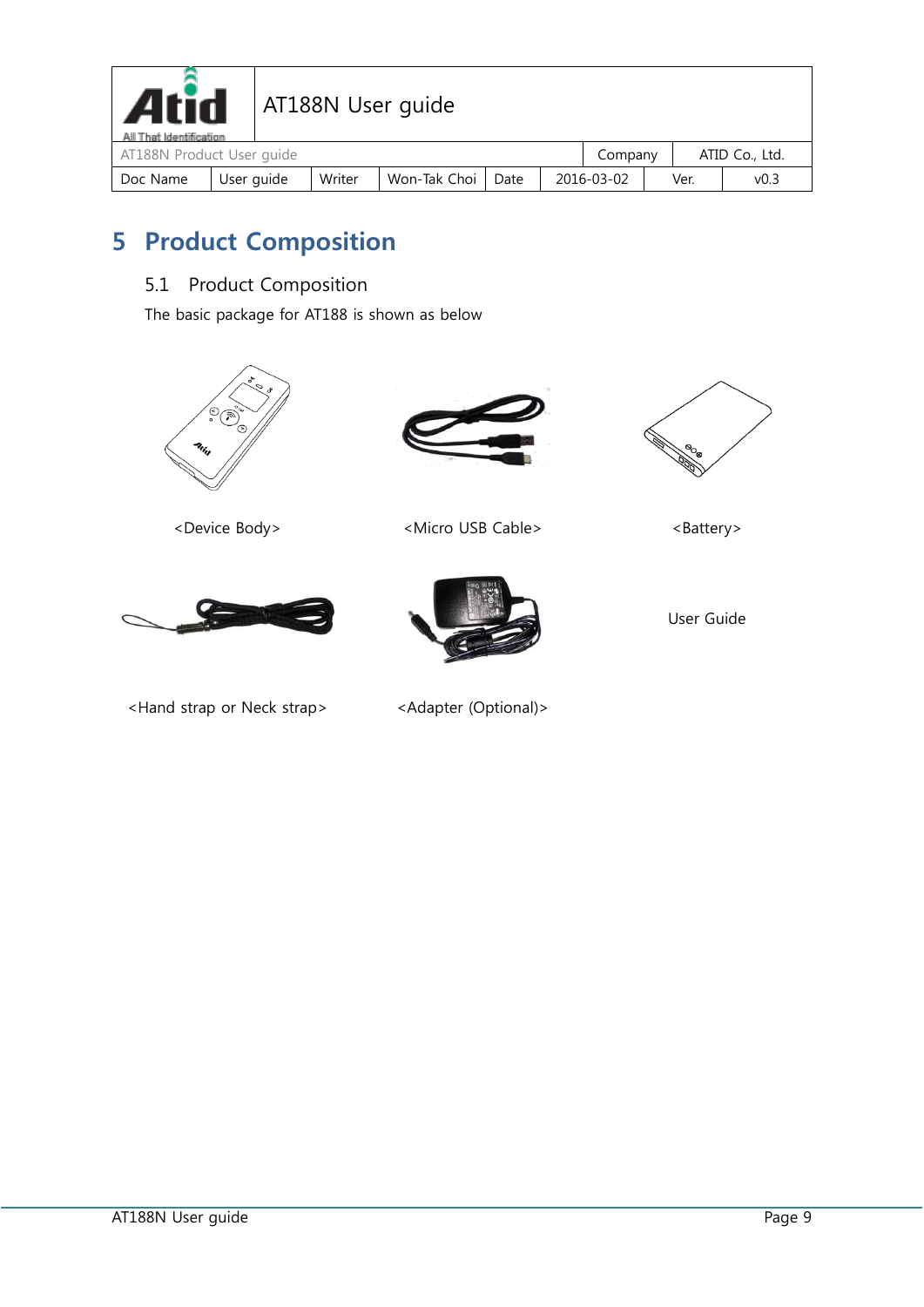

| All That Identification   |            |        |                |      |  |            |  |                |      |  |
|---------------------------|------------|--------|----------------|------|--|------------|--|----------------|------|--|
| AT188N Product User quide |            |        |                |      |  | Company    |  | ATID Co., Ltd. |      |  |
| Doc Name                  | User auide | Writer | Won-Tak Choi I | Date |  | 2016-03-02 |  | Ver.           | v0.3 |  |

### <span id="page-9-0"></span>5.2 Composition of Each Product`s Part

i. Front Side



- SCAN Lamp: blue lamp will be lit in case of reading the barcode and RFID Tag information
- Communication State Display Lamp: Show the connection state of GPS, Bluetooth, USB
- Power Lamp: Show the state-of-charge (Red under charging battery, Green after charging battery at full)
- LCD Display: Show the collected data and current state of device
- Operation Button: Use its button in case of selecting the barcode and RFID Tag reading and various menu
- Reset Button: Restart the device by force.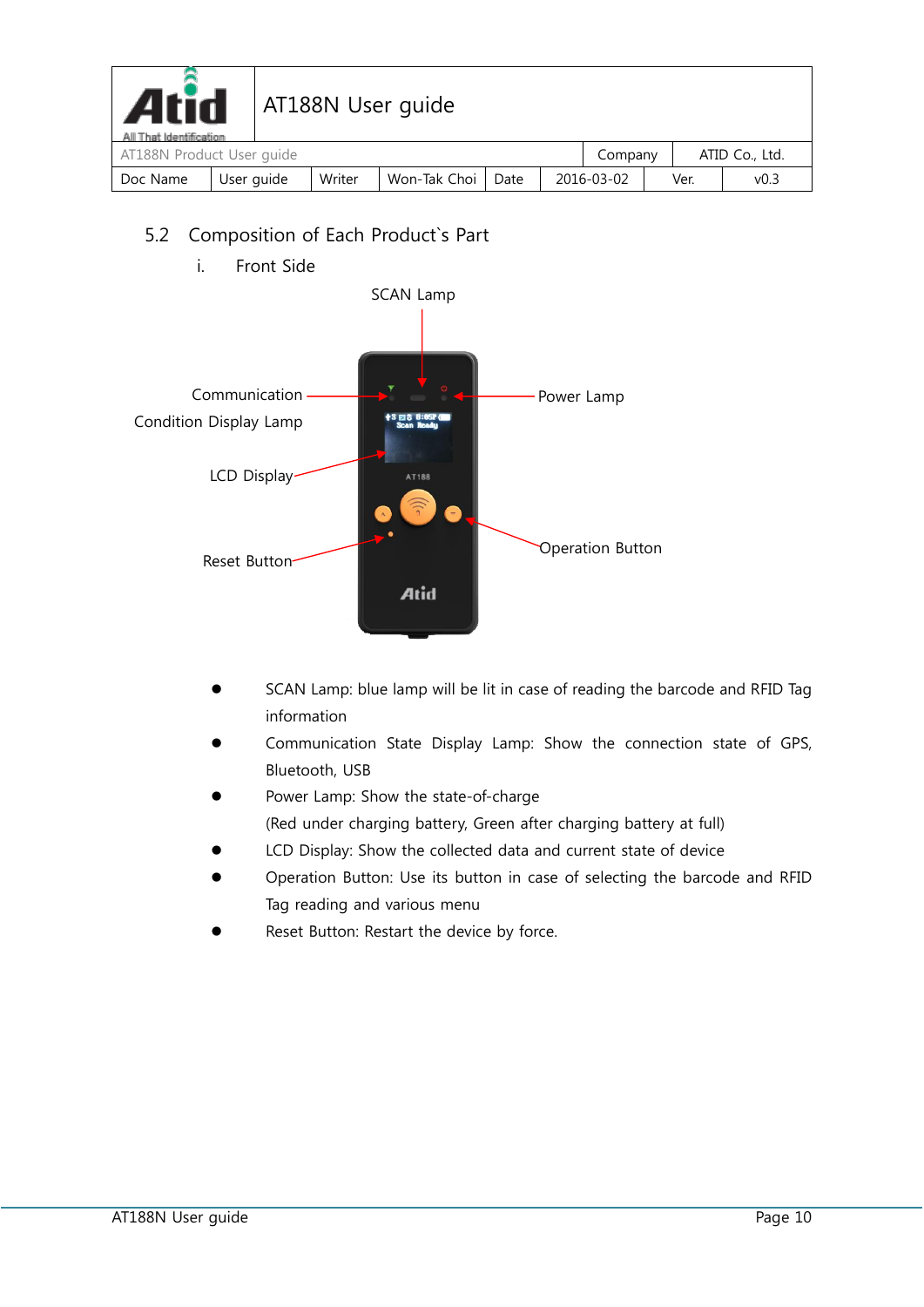| <b>Atid</b><br>AT188N User guide<br>All That Identification |            |        |              |      |  |            |         |      |                |
|-------------------------------------------------------------|------------|--------|--------------|------|--|------------|---------|------|----------------|
| AT188N Product User quide                                   |            |        |              |      |  |            | Company |      | ATID Co., Ltd. |
| Doc Name                                                    | User guide | Writer | Won-Tak Choi | Date |  | 2016-03-02 |         | Ver. | v0.3           |

ii. Right and Left of Back Side



- RFID Antenna: HF and UHF RFID Antenna are built in the device and, the radio is emitted through RFID Antenna when reading the Tag
- Battery Cover: Battery can be changed after getting rid of cover
- Locking Part for Battery: Prevent the breakaway of battery by fixing the cover
- iii. Up and Down Side of Device



- GPS Antenna: GPS information can be collected by this device since the GPS antenna is built in the device. This is optional one and it should be assembled in the level of production.
- Barcode Module: Barcode scanner is built in the device and 1D or 2D barcode module will be selectively applied. Please note that it should be careful to use since it is one of the most important part to read the barcode
- USB Connector & Waterproof Cover: If the Waterproof Cover opens up, Micro USB connector is located in it. User can charge the device through USB Cable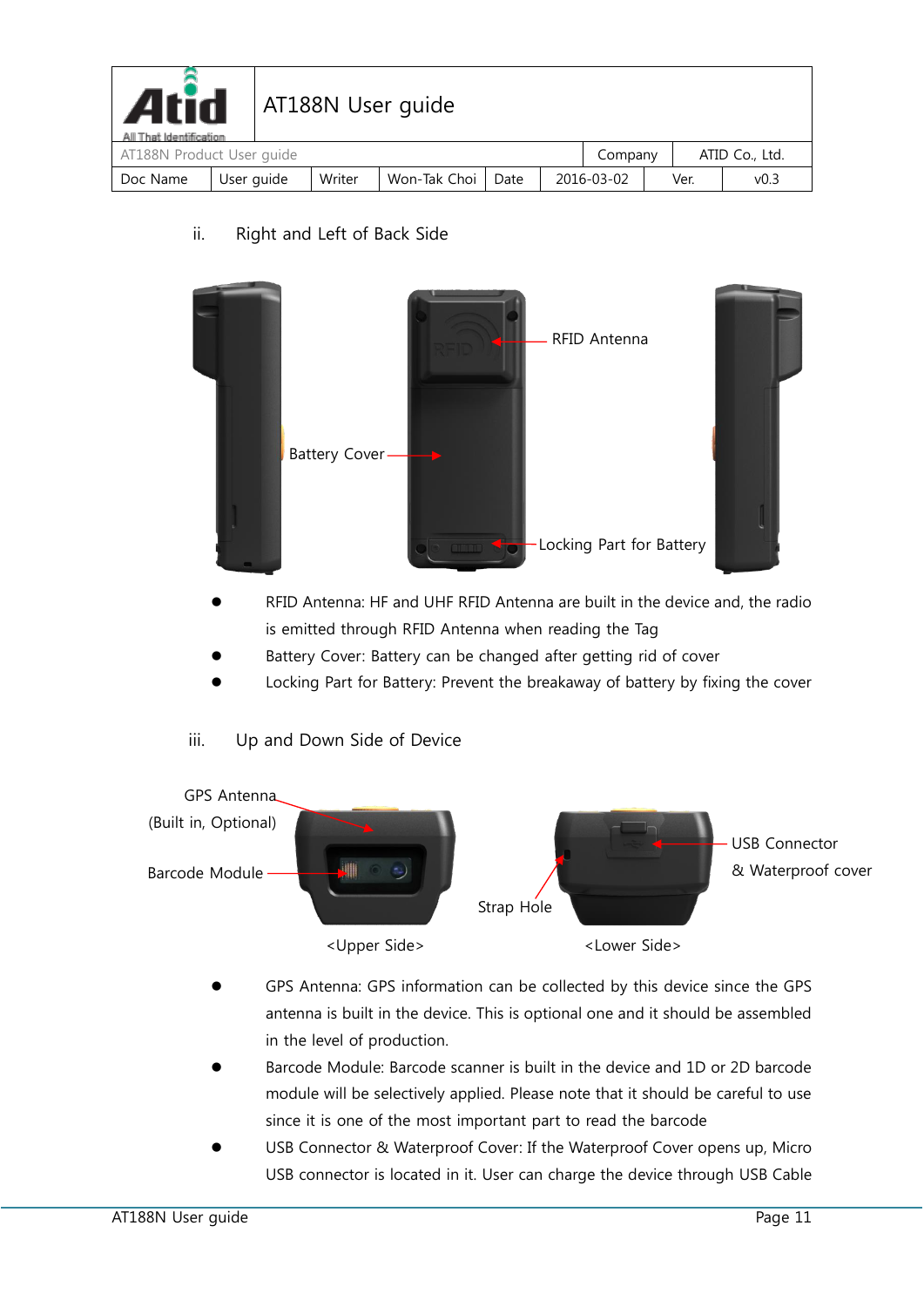| <b>Atid</b><br>AT188N User guide<br>All That Identification |            |  |        |              |      |         |            |  |                |                  |
|-------------------------------------------------------------|------------|--|--------|--------------|------|---------|------------|--|----------------|------------------|
| AT188N Product User quide                                   |            |  |        |              |      | Company |            |  | ATID Co., Ltd. |                  |
| Doc Name                                                    | User guide |  | Writer | Won-Tak Choi | Date |         | 2016-03-02 |  | Ver.           | v <sub>0.3</sub> |

and adapter or can transmit the saved data in the device to PC. Please do lock the cover in case of keeping or using the device.

 Strap Hole: The portability of device can be improved by connecting the Hand Strap or Neck strap with strap hole

#### <span id="page-11-0"></span>5.3 Function of Each Button



- ▲ Button: Scroll the screen upward or select the next item. The function of Barcode and UHF RFID will be converted each other whenever user pushes its button in the scan ready
- Scan Button: Collect the Barcode or RFID data and act a role to enter the menu of selected item
- ▼ Button: Scroll the screen downward or select the next item. If user pushes this button for a long time, it will be turned off
- Reset Button: Restart the device
- <span id="page-11-1"></span>5.4 Screen

AT188 shows the various kinds of item through compact LCD such as the current state of device and read data

The screen is separated as state display section and message display section

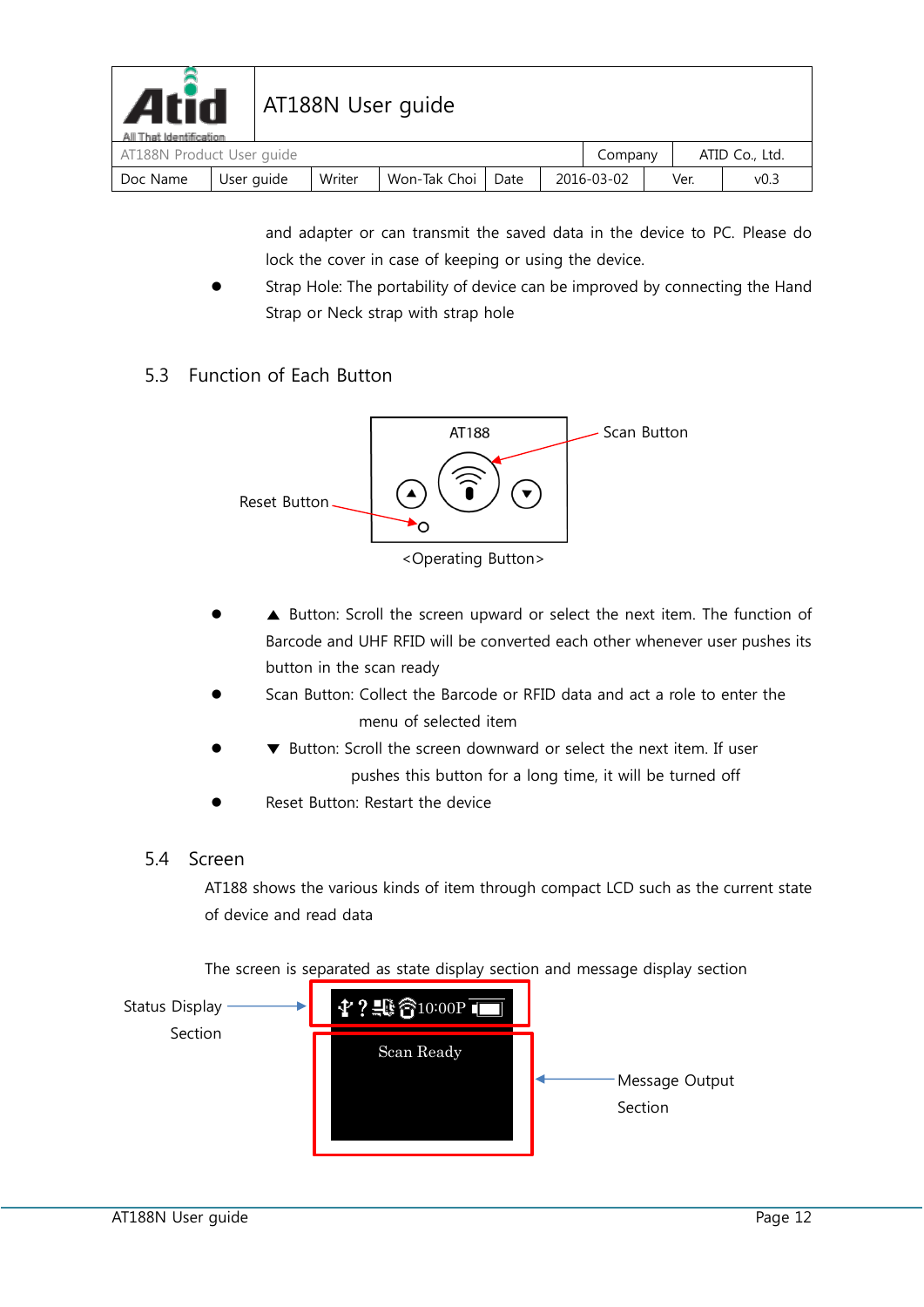

#### <span id="page-12-0"></span>5.4.1 State Display Section

Its section shows the present time, battery remains and operating set-up state.

- $\bullet$  **1 1 1 Indication of connection mode: Show the USB connection mode**  $\langle \cdot \rangle$  or Bluetooth connection mode  $\langle \cdot \rangle$
- ?, H, S : Show the connection state with the Host.

Disconnection State(?), HID Mode(H), Serial Mode(S)

 $\mathbb{R}$ ,  $\bullet$  is Show the Scanner Mode and show the activated state of Barcode  $\left( \begin{array}{c} \blacksquare \ \blacksquare \end{array} \right)$  and RFID  $\left( \begin{array}{c} \blacksquare \end{array} \right)$  through the ICON

(Bright Condition: ON, Dark Condition: OFF)

- 10:00P: Show the set time. (There is a possibility to be different with the present time) It can be reset up at the system configuration menu
- Battery State: Show the battery remains as a four level

#### <span id="page-12-1"></span>5.4.2 Message Output Section

Its section shows the read barcode and RFID Tag information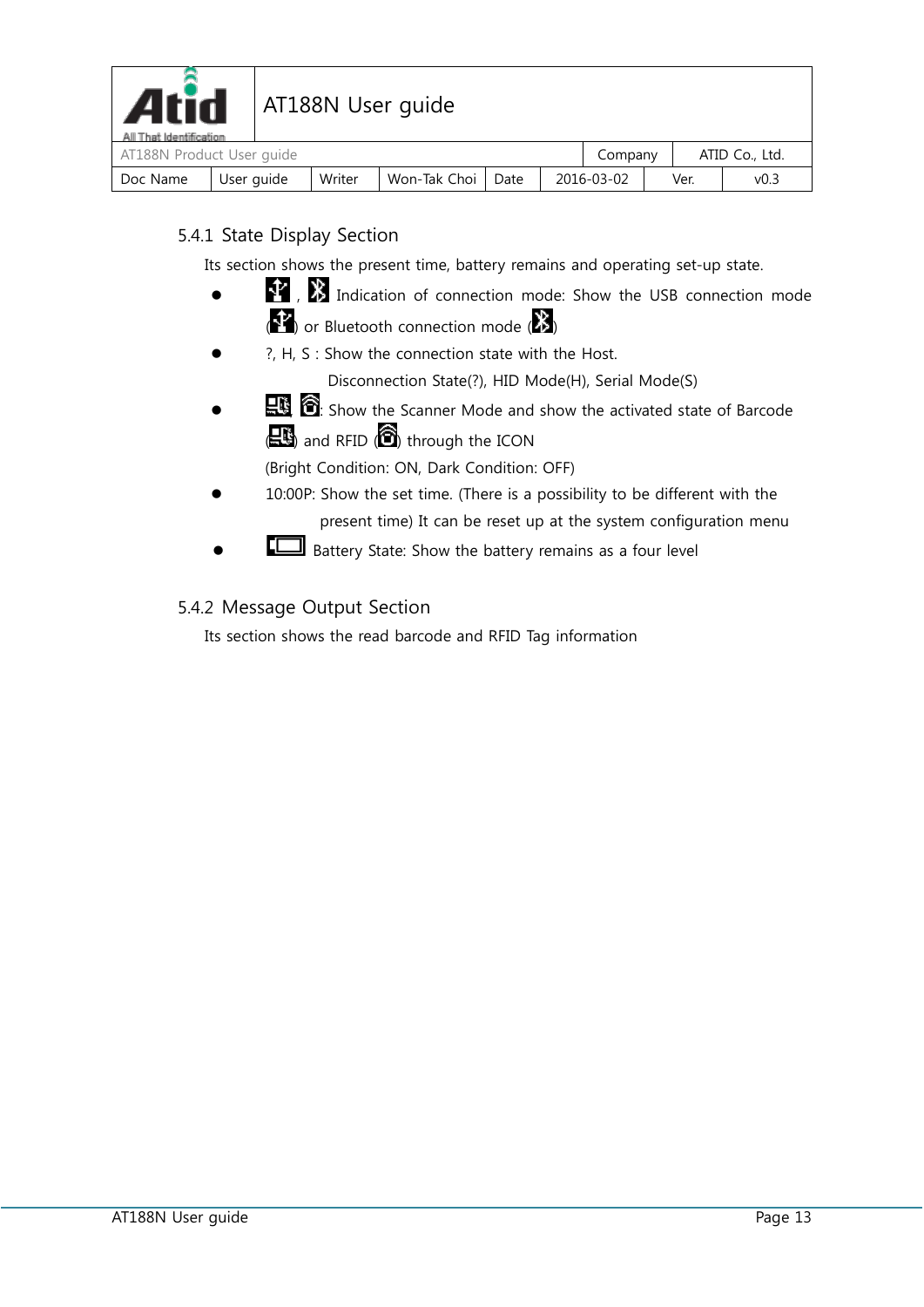

# Atid | AT188N User guide

| All That Identification<br>AT188N Product User quide |            |        |              |      |            |  | Company |      | ATID Co., Ltd. |  |
|------------------------------------------------------|------------|--------|--------------|------|------------|--|---------|------|----------------|--|
| Doc Name                                             | User auide | Writer | Won-Tak Choi | Date | 2016-03-02 |  |         | Ver. | ت0∨            |  |

# <span id="page-13-0"></span>**6 Basic Function of Device**

AT188 supports the reading function for basic barcode and RFID without host after turning on the device. Please acquire the basic function in accordance with the below step.

#### <span id="page-13-1"></span>6.1 Basic Function of Device

<span id="page-13-2"></span>AT188 is basically worked as three kinds of different mode

6.1.1 Scan Mode

This is the screen shown at the first when turning on the device and It acts a role in collecting the barcode and RFID data



#### <span id="page-13-3"></span>6.1.2 Scan Configuration Menu

User can adjust the basic setting of device through this menu such as confirmation of read data, memory management, communication mode and setting the time to turn off the device



#### <span id="page-13-4"></span>6.1.3 System Configuration

User can adjust the relation settings with whole function of device, barcode symbol settings, Barcode/RFID operation and communication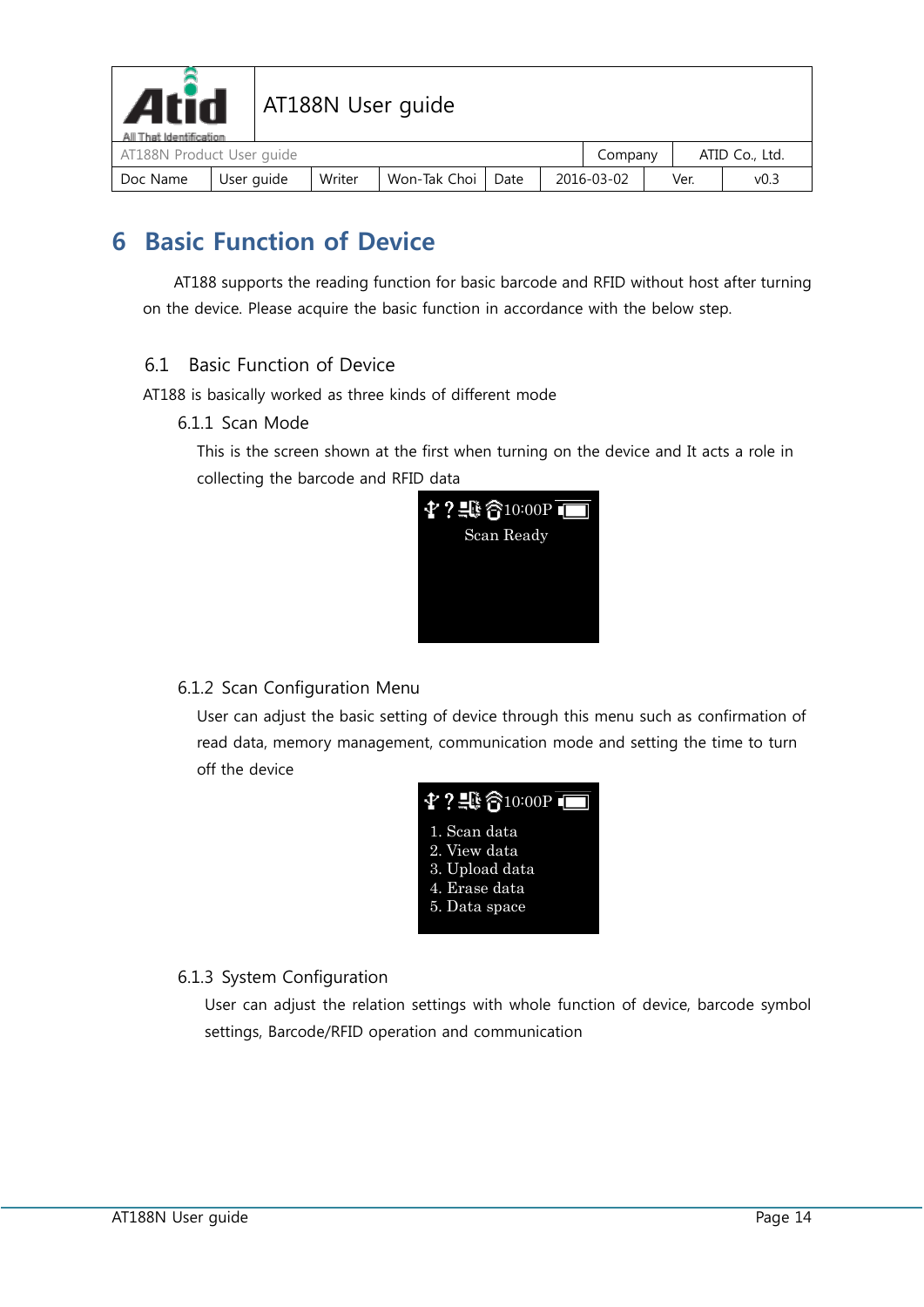

# Atid | AT188N User guide

| All That Identification<br>AT188N Product User quide |            |        |              |      | Company    |      | ATID Co., Ltd. |  |
|------------------------------------------------------|------------|--------|--------------|------|------------|------|----------------|--|
| Doc Name                                             | User auide | Writer | Won-Tak Choi | Date | 2016-03-02 | Ver. | د.0∨           |  |



### <span id="page-14-1"></span><span id="page-14-0"></span>6.2 Power ON and OFF

### 6.2.1 Power ON

- ① Press the scan button for 2 seconds.
- ② After "Booting…" message is come out at the screen, please move the hand from scan in case of that "Wait…" message is come out
- ③ If the "Scan Ready" message is come out as below, device can read the Barcode or RFID data



#### <span id="page-14-2"></span>6.2.2 Power OFF:

- ① Press ▼ button for 2 seconds in the Scan Ready
- ② Select the "Yes" through either ▲button or ▼ button and then, turn off the power by pressing the scan button
- ③ If "No" is selected, user can return back to the scan mode



- <span id="page-14-3"></span>6.3 Barcode Data Reading(Scan)
	- ① Convert to the barcode mode by pressing the ▲ button and making the barcode( $\mathbb{R}^n$ ) ICON bright with device on (Bright Condition: ON, Dark Condition: OFF)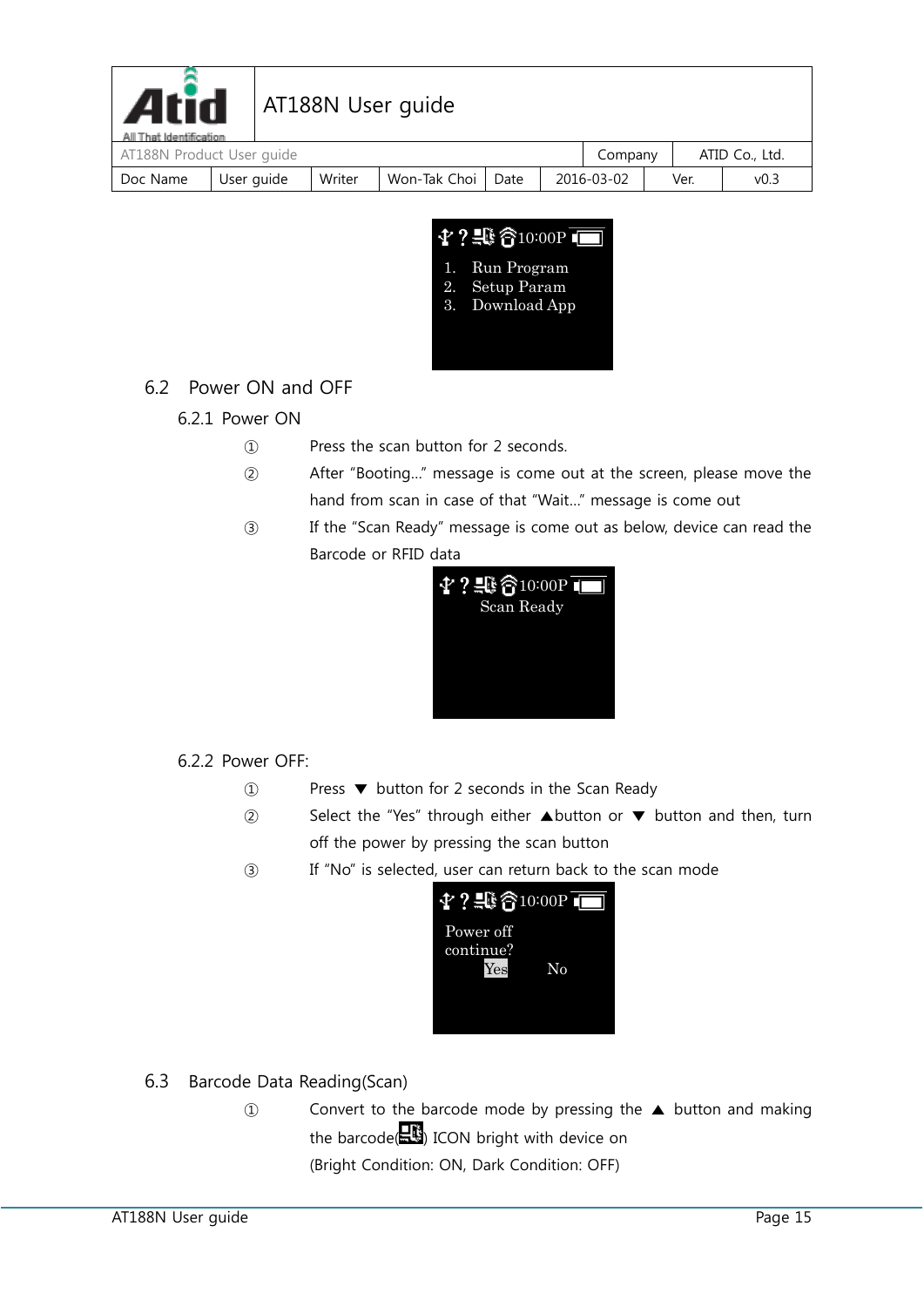| <b>Atid</b><br>All That Identification |            |        | AT188N User guide |      |            |      |                |
|----------------------------------------|------------|--------|-------------------|------|------------|------|----------------|
| AT188N Product User guide              |            |        |                   |      | Company    |      | ATID Co., Ltd. |
| Doc Name                               | User guide | Writer | Won-Tak Choi      | Date | 2016-03-02 | Ver. | v0.3           |

- ② User can read the barcode after "Scan Ready" message  $\Upsilon$  ? 4  $\mathbin{\widehat{\mathfrak{F}}}_1$  0:00P  $\blacksquare$  $?$  10:00P ٦ Scan Ready 1837922
- <span id="page-15-0"></span>6.4 RFID Tag Data Reading(Scan)
	- ① Convert to the RFID mode by pressing the ▲ button and making the  $RFID(\bigcircled{)}$  ICON bright with device on

(Bright Condition: ON, Dark Condition: OFF)

② User can read the RFID tag after "Scan Ready" message "Scan Ready"



#### <span id="page-15-1"></span>6.5 Scan Configuration

Contents for reading history & operation of Barcode/RFID Tag, Auto Power Off might be changed by the scan configuration

6.5.1 Entry for Scan Menu

Please refer to the chapter 7. Settings & Changes in regard to detailed information on scan menu.

- ① Turn on the device
- ② The scan menu will be shown up after pressing the ▲ button for a second
- ③ Select the preferred item by using either ▲ button or ▼ button and then, press the Scan button to check the detailed information on selected item
- ④ Select the "1. Scan data" for returning back to Scan mode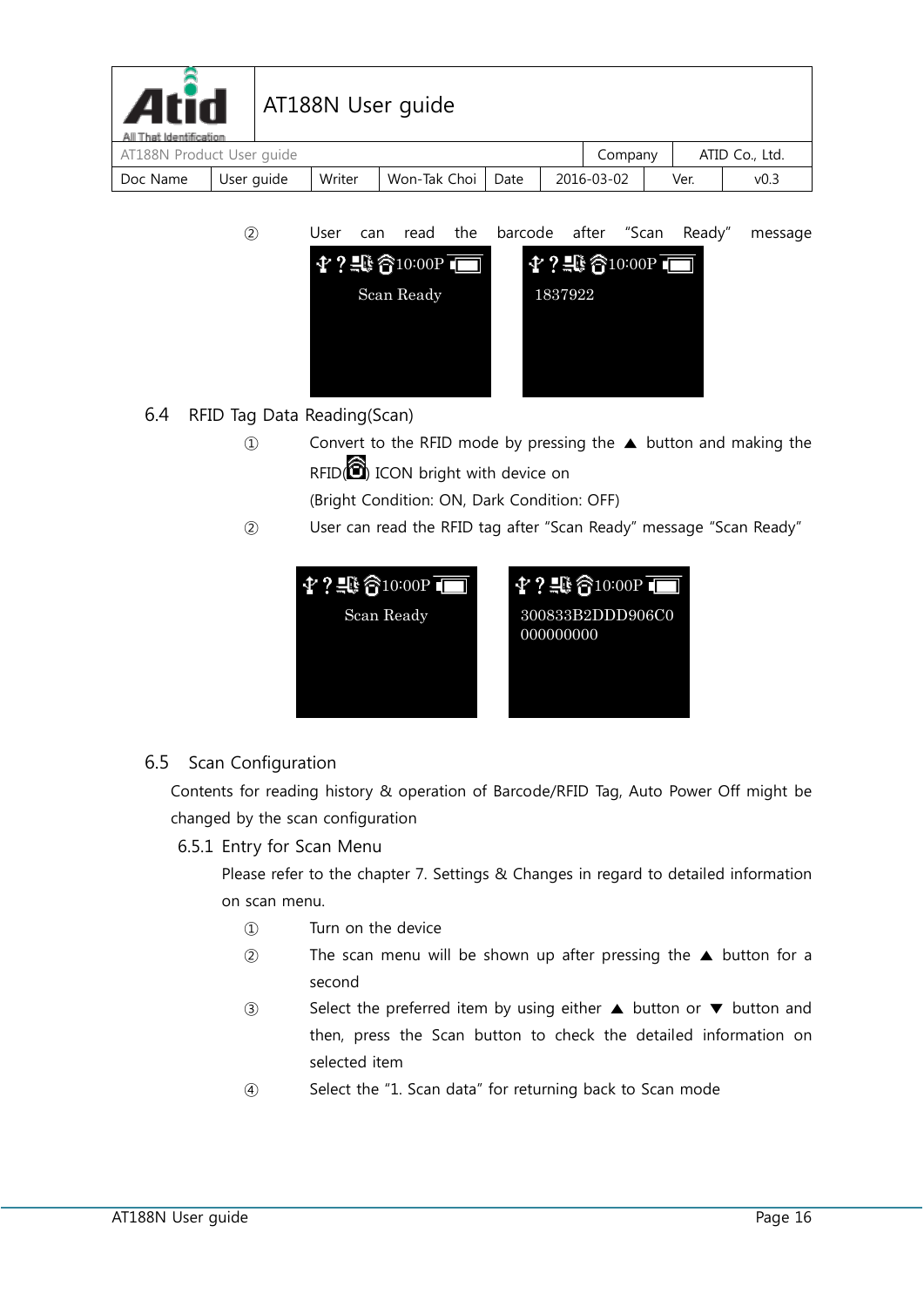

| All I hat Identification<br>AT188N Product User guide |            |        |                |      | Company    |      | ATID Co., Ltd. |
|-------------------------------------------------------|------------|--------|----------------|------|------------|------|----------------|
| Doc Name                                              | User guide | Writer | Won-Tak Choi I | Date | 2016-03-02 | Ver. | v0.3           |

#### <span id="page-16-0"></span>6.6 System Configuration

It has to be controlled in the system configuration menu for changing the operating direction of device, settings for communication function, settings of barcode symbol and scan mode

#### 6.6.1 Entry for System Configuration

- ① Turn on the device
- ② Show the system configuration menu if user press the ▲ button and Scan button for several seconds.
- ③ Select the "2. Setup Param" by using either ▲button or ▼ button and then, enter the configuration menu through scan button
- ④ If user does not want to change the settings, please go back to scan mode with "1. Run Program"
- ⑤ User can check the detailed information on selected item through the scan button after selecting the preferred item with either ▲button or ▼ button in the system configuration menu.
- ⑥ For restarting it to scan mode after completing the whole settings and storing the contents, user has to select the "Save & Exit" after selecting the "8. Exit". If user selects the "No Save & Exit", it will be restarted to scan mode without storage of adjusted contents.

Please refer to the chapter 7. Settings & Changes in regard to detailed information on system configuration menu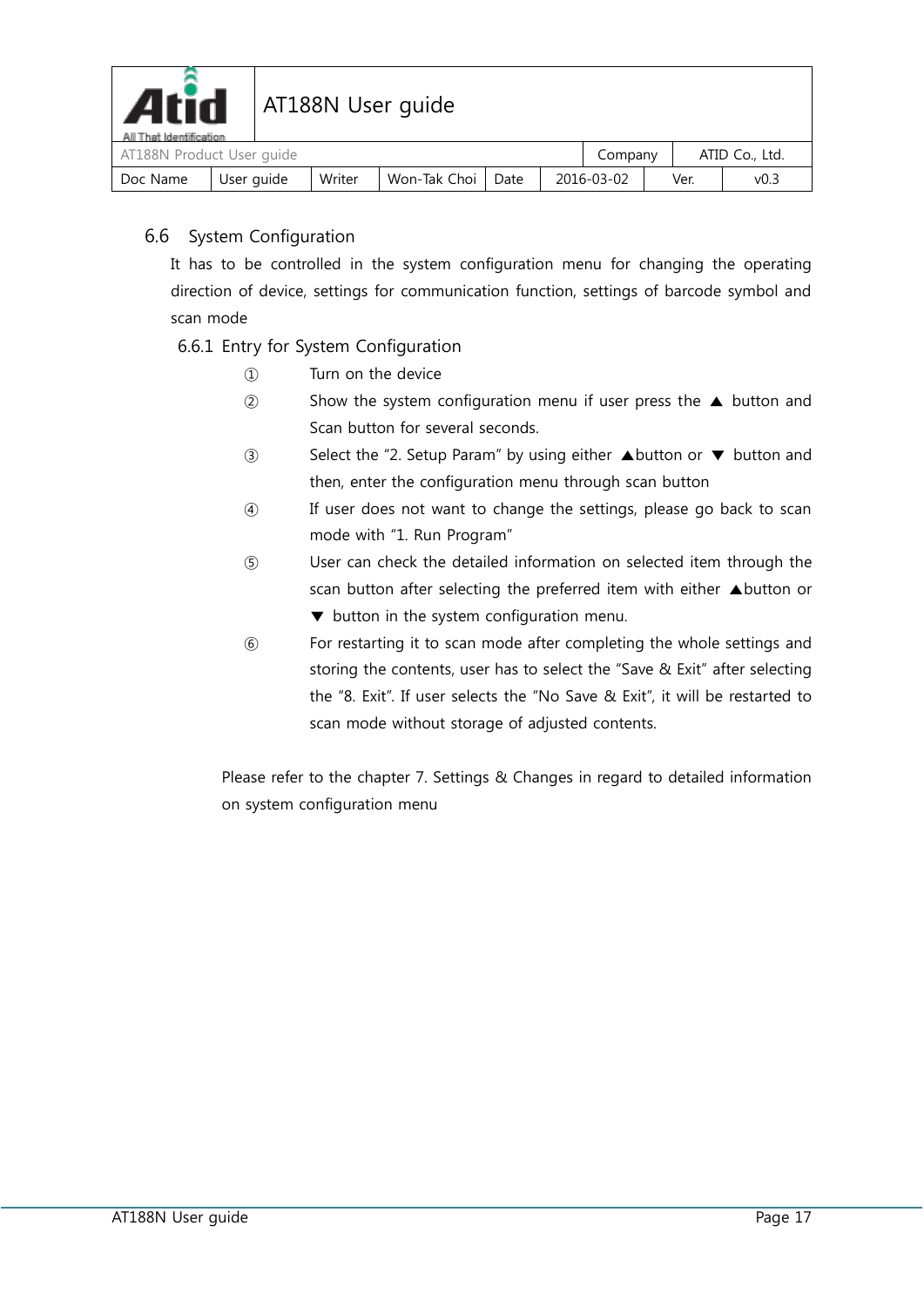

| All I hat Identification | AT188N Product User guide |        |              |      |  |            |  |      | ATID Co., Ltd.   |  |
|--------------------------|---------------------------|--------|--------------|------|--|------------|--|------|------------------|--|
| Doc Name                 | User auide                | Writer | Won-Tak Choi | Date |  | 2016-03-02 |  | Ver. | v <sub>0.3</sub> |  |

# <span id="page-17-0"></span>**7 Settings & Changes**

- <span id="page-17-2"></span><span id="page-17-1"></span>7.1 Scan Configuration
	- 7.1.1 ."1. Scan data"

<span id="page-17-3"></span>After scan configuration, AT188 gets back to either barcode or RFID scan

7.1.2 "2. View data"

View Data shows the stored data located in the internal memory, in case of Batch Process Mode.

Check the next or previous item through either  $\triangle$  button or  $\nabla$  button

<span id="page-17-4"></span>7.1.3 "3. Upload data"

Stored data in the internal memory are transferred to Host`s USB or Bluetooth Data of memory will be remained after transferring.

<span id="page-17-5"></span>7.1.4 "4. Erase data"

Stored data in the internal memory can be wholly deleted

If user wants to erase the data, please select "Yes"

<span id="page-17-6"></span>7.1.5 "5. Data space"

Show the amount used of internal memory



<span id="page-17-7"></span>7.1.6 "6. Comm & Mode"

Comm & Mode is set up the communication measures and data transferring way between device and host.

"\*" is marked at the present settings.



① Realtime-BTH: Transfer the read data to device connected with Bluetooth in real time.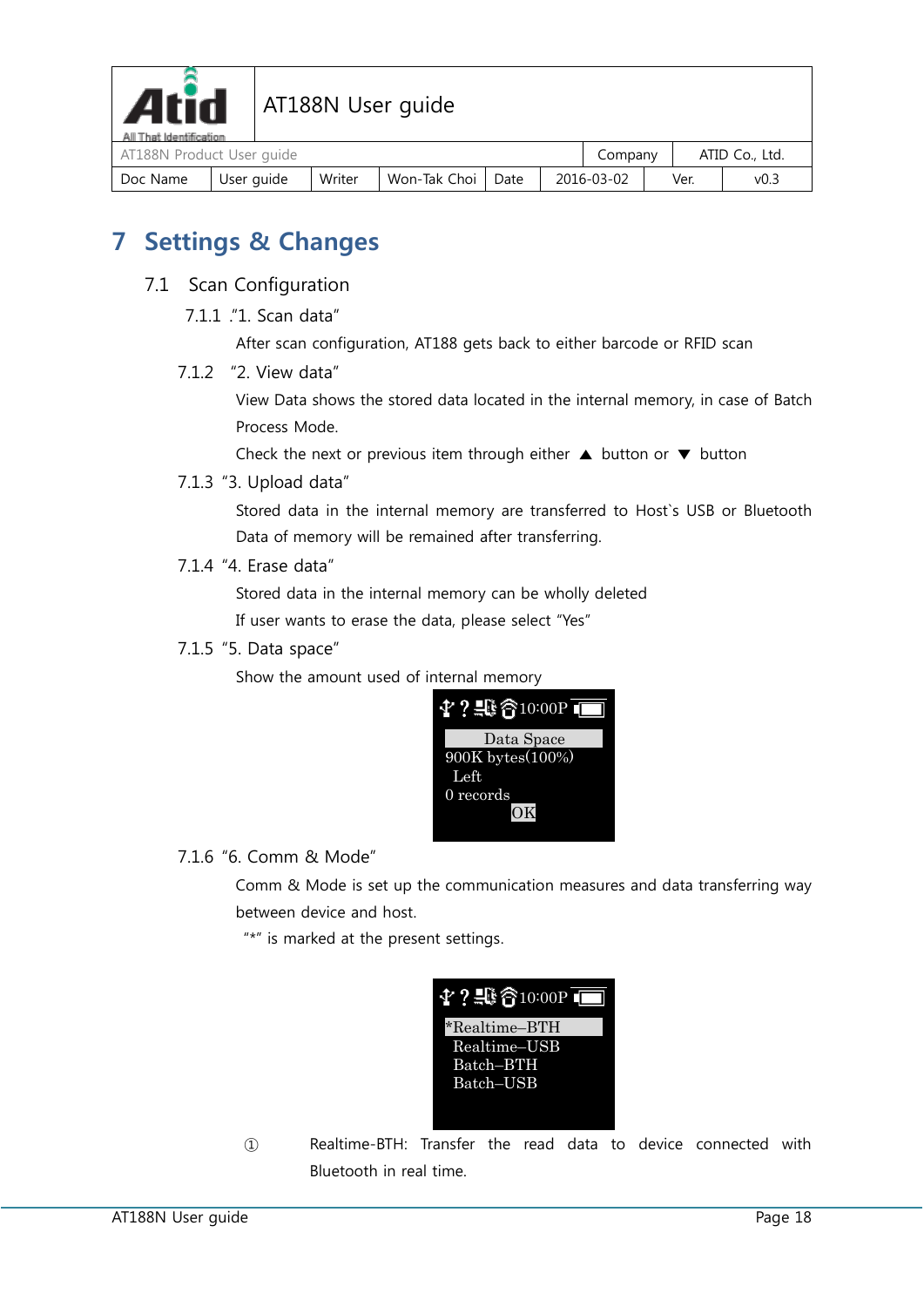

# $\mathbf{A}$ rid | AT188N User guide

| All That Identification              |            |        |                   |  |  |            |  |                |      |
|--------------------------------------|------------|--------|-------------------|--|--|------------|--|----------------|------|
| AT188N Product User guide<br>Company |            |        |                   |  |  |            |  | ATID Co., Ltd. |      |
| Doc Name                             | User guide | Writer | Won-Tak Choi Date |  |  | 2016-03-02 |  | Ver.           | v0.3 |

- ② Realtime-USB: transfer the read data to the equipment connected with USB in real time
- ③ Batch-BTH: Transfer the read data to equipment connected with Bluetooth in a lump (Batch Process mode)
- ④ Batch-USB: Transfer the read data to equipment connected with USB in a lump (Batch Process mode)

#### <span id="page-18-0"></span>7.1.7 "7. Bth Pairing"

If the connection mode is Bluetooth, it will offer the function for pairing with host

| $4$ ? $\oplus$ $6$ 10:00P I |
|-----------------------------|
| $<$ Go back>                |
| 1. PinCode                  |
| 2. Pairing HID              |
| 3. Pairing SPP              |
|                             |

① "1. PinCode": Check the Pincode



② "2. Pairing HID": Show up the device name to host as a HID Service and wait for the pairing establishment



③ "3. Pairing SPP": Show up the device name to host as a SPP Service and wait for the pairing establishment

#### <span id="page-18-1"></span>7.1.8 "8. Power down"

The time to automatically turn off the device can be selected as 1 minute, 2 minutes, 5 minutes, 10 minutes, 30 minutes, 60 minutes, 120 minutes, None. The device will be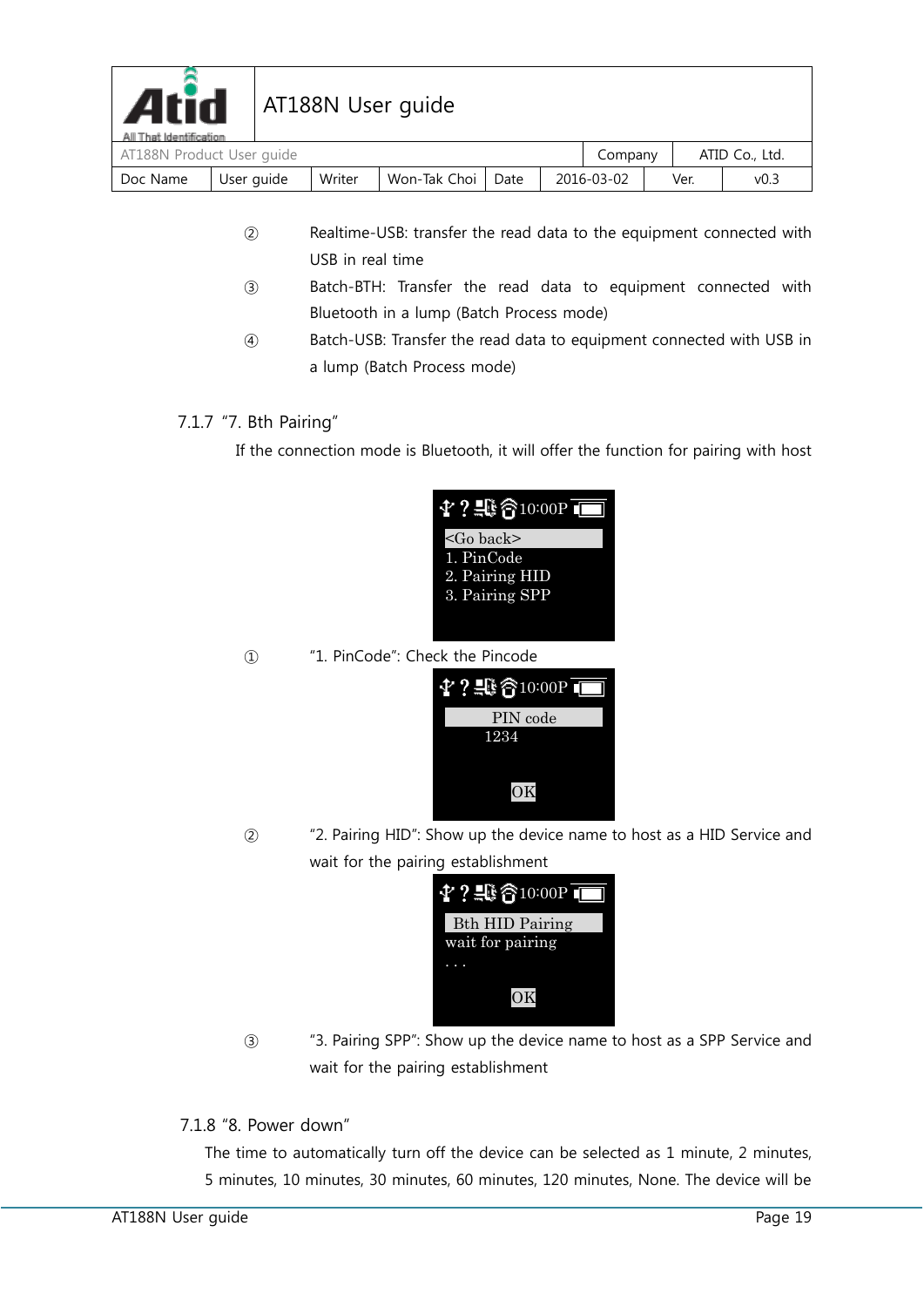| <b>Atid</b><br>All That Identification |            | AT188N User guide |                     |  |            |      |                  |
|----------------------------------------|------------|-------------------|---------------------|--|------------|------|------------------|
| AT188N Product User guide              |            |                   |                     |  | Company    |      | ATID Co., Ltd.   |
| Doc Name                               | User guide | Writer            | Won-Tak Choi   Date |  | 2016-03-02 | Ver. | v <sub>0.3</sub> |



automatically turned off itself after designated time. "\*" is marked at the present settings

#### <span id="page-19-1"></span><span id="page-19-0"></span>7.2 System Configuration

#### 7.2.1 "1. Barcode"

User can choose to read the barcode symbol or not. The item that can be set will be changed in accordance with the type and supportive function of module. The "\*" is marked at the Enable item.

#### <span id="page-19-2"></span>7.2.2 "2. UHF RFID" **(UHF Only)**

Set up the operating order of RFID and Barcode Reader and basic function of RFID Module

"1. READER": Set up the barcode and RFID operating mode



**"BARCODE "**: Set up the exclusive barcode mode and, read the only barcode when user pushes the scan button

**"UHF RFID"**: Set up the exclusive RFID mode, read the only UHF RFID Tag when user pushes the scan button.

**"BARCORDE–RFID"**: Set up either barcode mode or RFID mode at the scan ready. These two modes can be converted by pressing the  $\triangle$  key.

**"BARCORDE+RFID"**: Set up the both barcode mode and RFID mode

"2. MODE":

Set up the tag Reading Mode of RFID among Multi Tag / Single Tag / Multi Repeat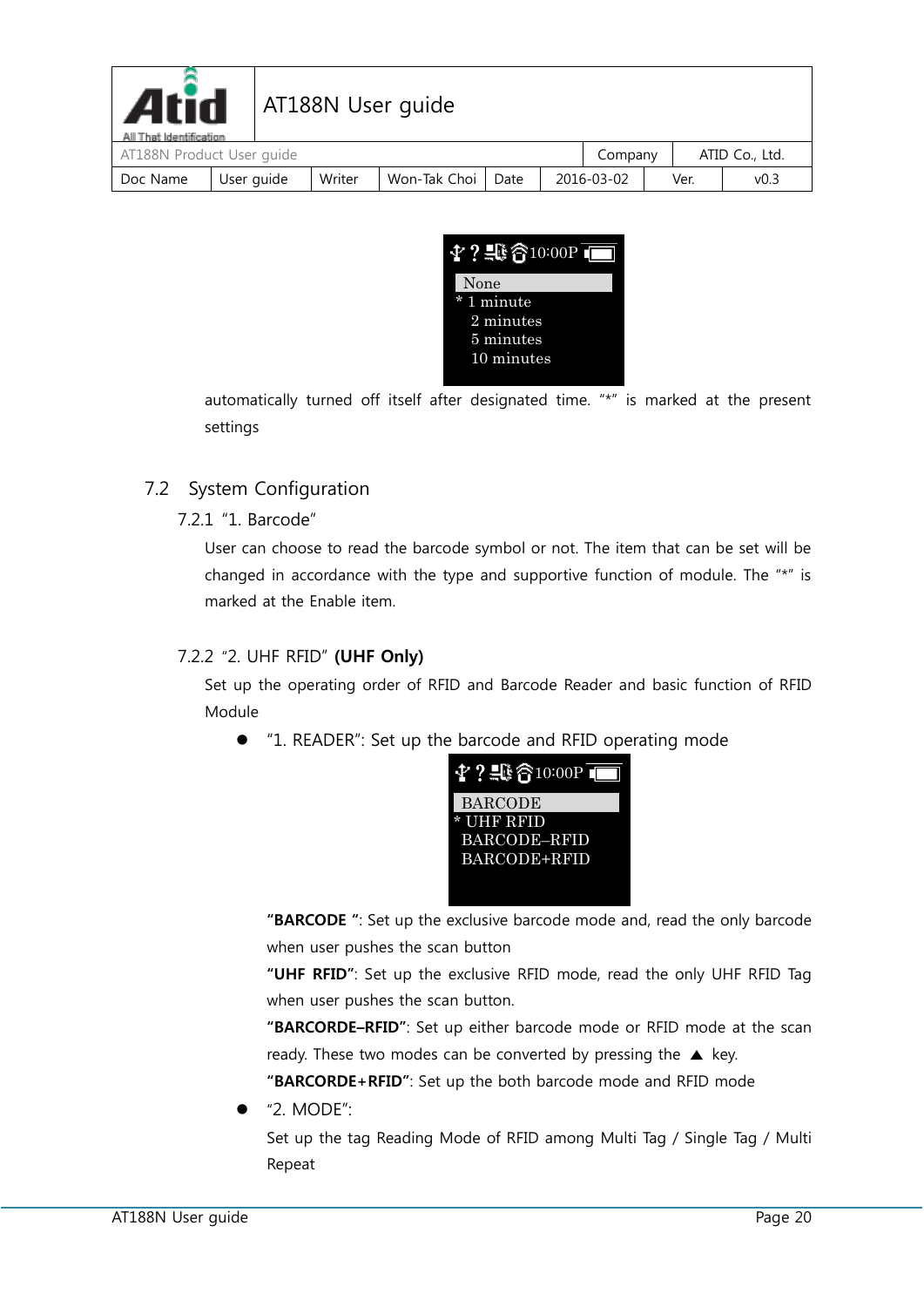| <b>Atid</b><br>All That Identification |            | <b>AT188N User guide</b> |                     |  |            |      |                  |  |
|----------------------------------------|------------|--------------------------|---------------------|--|------------|------|------------------|--|
| AT188N Product User guide              |            |                          |                     |  | Company    |      | ATID Co., Ltd.   |  |
| Doc Name                               | User guide | Writer                   | Won-Tak Choi   Date |  | 2016-03-02 | Ver. | v <sub>0.3</sub> |  |



**"MULTI"**: Set up Multi Tag Reading mode to read all the nearby tags.

**"SINGLE"**: Set up Single Tag mode to read only one Tag data.

**"Multi Repeat"**: Set up Multi Repeat mode to read all the tags nearby but does not read same tags twice.

"3. TYPE":

Set up to TYPE C/B for UHF RFID. (Currently only Type C is supported)

"4. POWER":

Select the power level of RFID Module. There are 10 levels from 0~9.



### <span id="page-20-0"></span>7.2.3 "2. HF RFID" **(HF Only)**

Set up basic operation of RFID and Barcode Reader

"1. READER": Set up the mode for Barcode and RFID.



**"BARCODE "**: Set up the exclusive barcode mode and, read the only barcode when user pushes the scan button

**"HF RFID"**: Set up the exclusive RFID mode, read the only HF RFID Tag when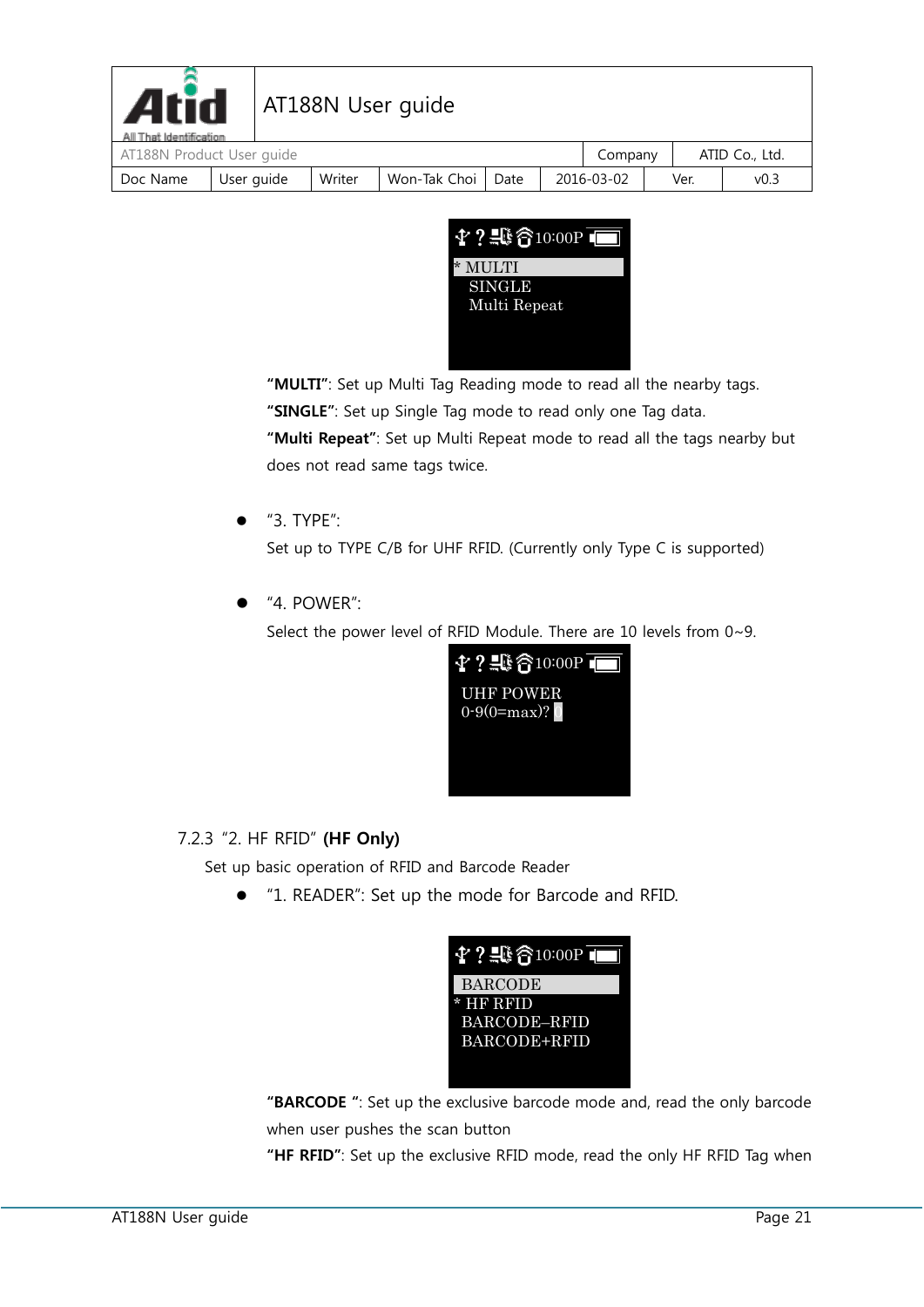| <b>Atid</b><br>All That Identification | AT188N User quide |  |        |              |      |  |            |  |      |                  |
|----------------------------------------|-------------------|--|--------|--------------|------|--|------------|--|------|------------------|
| AT188N Product User quide              |                   |  |        |              |      |  | Company    |  |      | ATID Co., Ltd.   |
| Doc Name                               | User guide        |  | Writer | Won-Tak Choi | Date |  | 2016-03-02 |  | Ver. | v <sub>0.3</sub> |

user pushes the scan button.

**"BARCORDE–RFID"**: Set up either barcode mode or RFID mode at the scan ready. These two modes can be converted by pressing the  $\triangle$  key. **"BARCORDE+RFID"**: Set up the both barcode mode and RFID mode.

 $\bullet$  "2. MODE":

Set up Tag Reading Mode of RFID to one of UID only, UID+Read User, USN ID.



**"UID only"**: Output the UID (Unique Identification Number) of HF RFID Tag **"UID+Read User"**: Additionally, output the user data behind the UID **"USN ID"**: Output the USN ID of HF RFID tag

- "3. UD START": Set up the start value of the user data to be outputted
- "4. UD LENGTH": Set up the length of user data to be outputted

<span id="page-21-0"></span>7.2.4 "3. Scan time"

"1. Barcode"

Set up the time to operate the barcode sensor when pushing the scan button. Set up as None, 3secs, 5secs, 7secs

 $\bullet$  "2. RFID"

Set up the time to operate the RFID sensor when pushing the scan button. Set up as None, 3secs, 5secs, 7secs

#### <span id="page-21-1"></span>7.2.5 "4. Comm & Mode"

AT188 can connect with host through Bluetooth and USB. Both Bluetooth and USB support the two kinds of protocol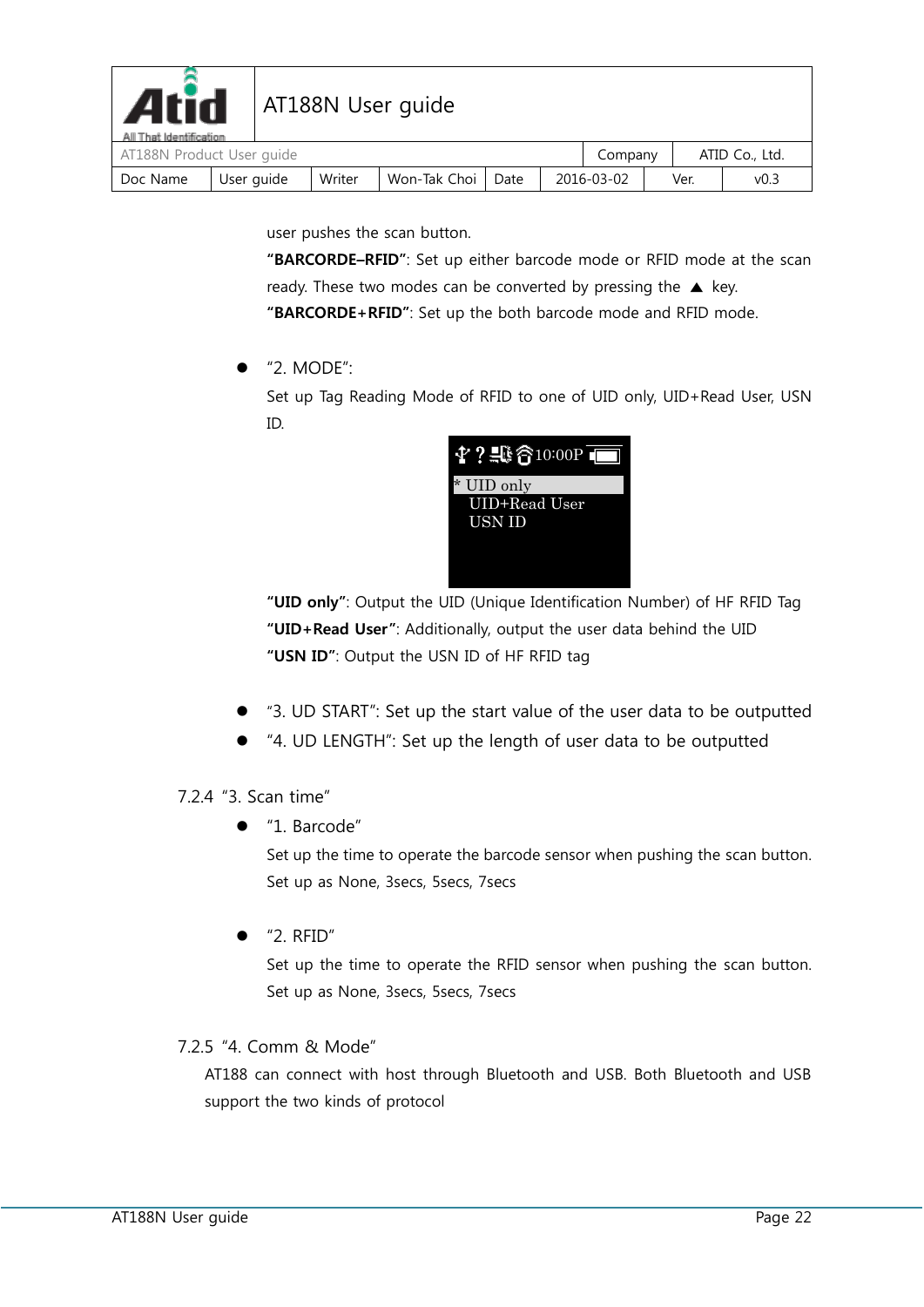| <b>Atid</b><br>All That Identification |            |        | AT188N User guide |      |            |      |                  |
|----------------------------------------|------------|--------|-------------------|------|------------|------|------------------|
| AT188N Product User guide              |            |        |                   |      | Company    |      | ATID Co., Ltd.   |
| Doc Name                               | User guide | Writer | Won-Tak Choi      | Date | 2016-03-02 | Ver. | v <sub>0.3</sub> |



- 1. BTH Protocol: Select the communication protocol to be used when connecting with Bluetooth
	- **BTH HID:** It will connect through Human Interface Device and the data to be transferred will be inputted in accordance with the contents typed through Keyboard at the place where the cursor is located. User has to require more attention for using this mode since between the data where the cursor is located and actual reading data can be differently shown up with the keyboard language settings of host.
	- **BTH SPP**: It will connect through serial port profile and the data to be transferred will be transferred to serial port (COM port) of host. The host has to make the separate program for utilizing the transferred data.
- 2. USB Protocol: Select the communication protocol to be used when connecting with USB Cable.
	- **USB HID:** It will connect through Human Interface Device and the data to be transferred will be inputted in accordance with the contents typed through Keyboard at the place where the cursor is located. User has to require more attention for using this mode since between the data where the cursor is located and actual reading data can be differently shown up with the keyboard language settings of host.
	- **USB VCP**: It will connect through the Virtual Serial Port offered from USB and the data to be transferred will be transferred to serial port (COM port) of host. The host has to make the separate program for utilizing the transferred data.

### 3. Com Mode

Set up the data transferring mode and communication protocol between AT118N and host. "\*" is marked in selected item.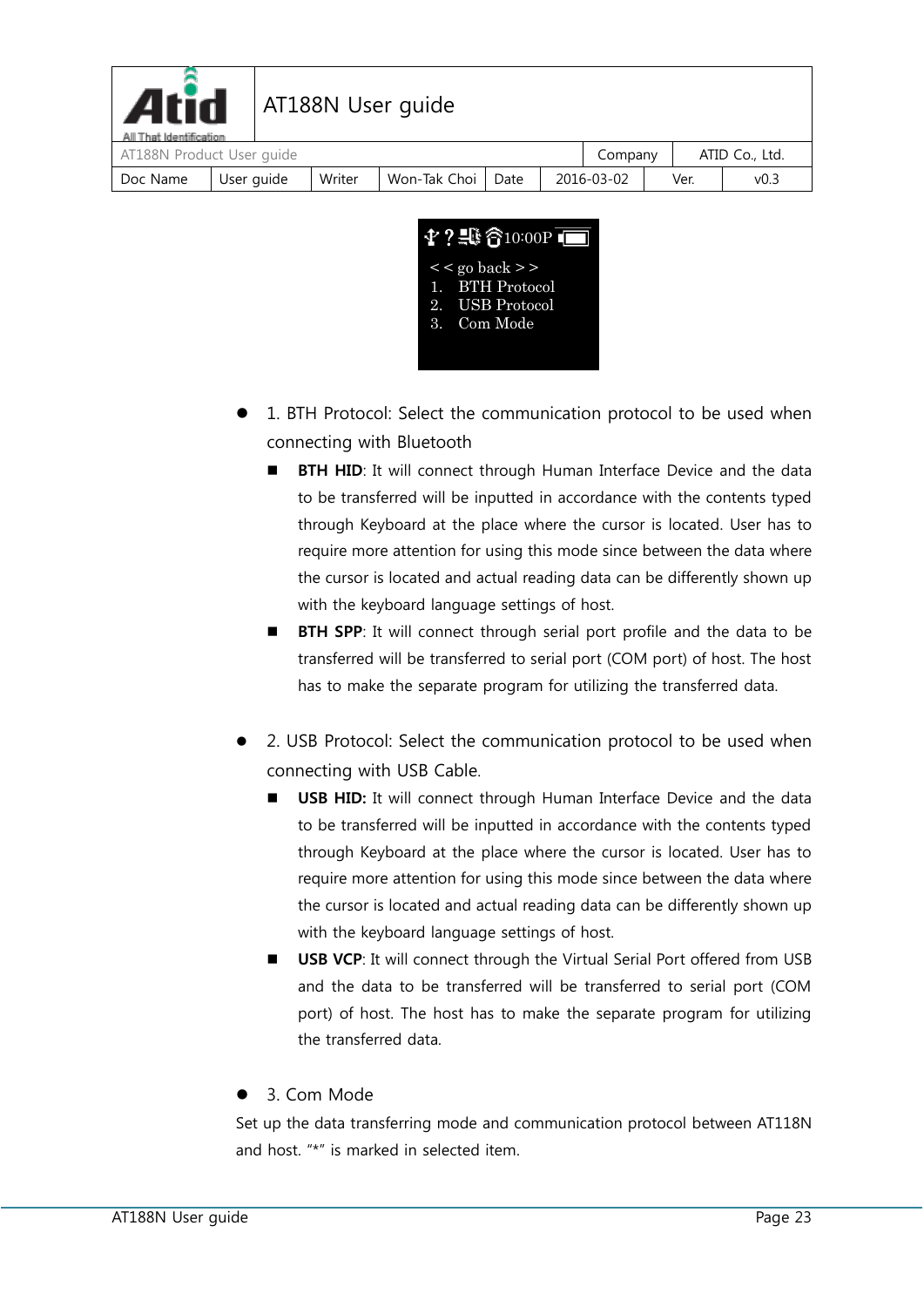| <b>Atid</b><br>All That Identification |            |        | AT188N User guide   |  |            |      |                  |  |
|----------------------------------------|------------|--------|---------------------|--|------------|------|------------------|--|
| AT188N Product User guide              |            |        |                     |  | Company    |      | ATID Co., Ltd.   |  |
| Doc Name                               | User guide | Writer | Won-Tak Choi   Date |  | 2016-03-02 | Ver. | v <sub>0.3</sub> |  |



- Realtime-BTH: The read data will be transferred to the equipment that connects with its device through Bluetooth in real time
- Realtime-USB: The read data will be transferred to the equipment that connects with the its device through USB in real time.
- Batch-BTH: The read data will be transferred to the equipment that connects with its device through Bluetooth (Batch Process mode)
- Batch-USB: The read data will be transferred to the equipment that connects with its device through USB (Batch Process mode)

#### <span id="page-23-0"></span>7.2.6 "5. Data"

The contents of this mode are explained on the basis of a situation that device can read the barcode. The operation can be different when reading the RFID Tag



 **"1. Record"**: After reading the barcode, user can decide to use the barcode type ID or time to be appended when storing or transferring the data "\*" is marked in selected item.



- **Barcode Only**: The only read barcode data will be stored or transferred
- **ID+Barcode**: ID of barcode and read barcode data will be stored or transferred
- **Time+Barcode**: Time data and read barcode will be stored or transferred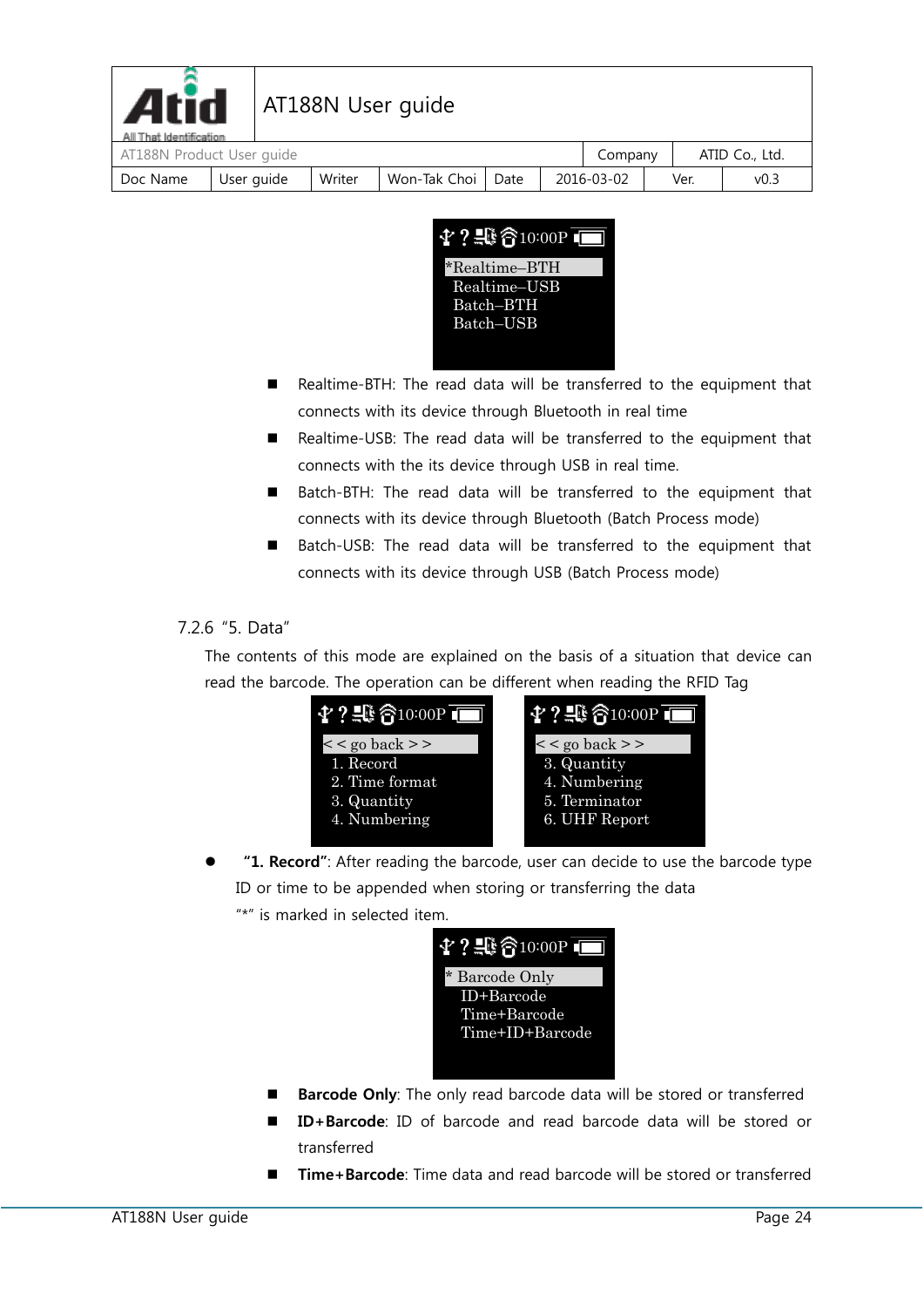| <b>Atid</b><br>All That Identification |            |        | AT188N User guide |      |            |      |                |
|----------------------------------------|------------|--------|-------------------|------|------------|------|----------------|
| AT188N Product User guide              |            |        |                   |      | Company    |      | ATID Co., Ltd. |
| Doc Name                               | User guide | Writer | Won-Tak Choi      | Date | 2016-03-02 | Ver. | v0.3           |

- **Time+ID+BarcodeMode**: Time data, ID of barcode and read barcode data will be stored or transferred
- **"2. Time format"**: In case of that the time will be stored or transferred with the read barcode, user can set up the time format
	- "\*" is marked in selected item

| $4$ ? $\oplus$ $6$ 10:00P T |
|-----------------------------|
| $\lt$ go back >>            |
| Year                        |
| *Month & Date               |
| *Hour & Minute              |
|                             |

- **P** Year: Choose to use the year data or not at the time data (YYYY)
- **Month & Date**: Choose to use Month & Date or not at the time data(MMDD)
- **Hour & Minute**: Choose to use Hour & Minute or not at the time data(HHMM)
- **"3. Quantity"**: Choose to input tag quantity. Quantity settings can be operated in the only barcode mode and its settings might be possible after reading the barcode tag. User can get AT188 to input quantity from 1 to 9999 and it cannot read another tag before inputting applicable tag quantity. "\*" is marked in default settings
- **"4. Numbering"**: Store or transfer the data index when reading the barcode and RFID tag. If the memory is vacated, it will be started from 1
- **"5. Terminator"**: Select which letter will be attached at the end of data among LF, CR, CR&LF, Tab, Space, Semicolon when transferring the data via host
- **"6. UHF Report" (UHF Only)**: Select whether only EPC data is sent or both the EPC data and PC data is sent when transferring the UHF RFID Tag Data

#### <span id="page-24-0"></span>7.2.7 "6. System"

Set up to use the time, sound, vibrator, LCD and ETC are needed or not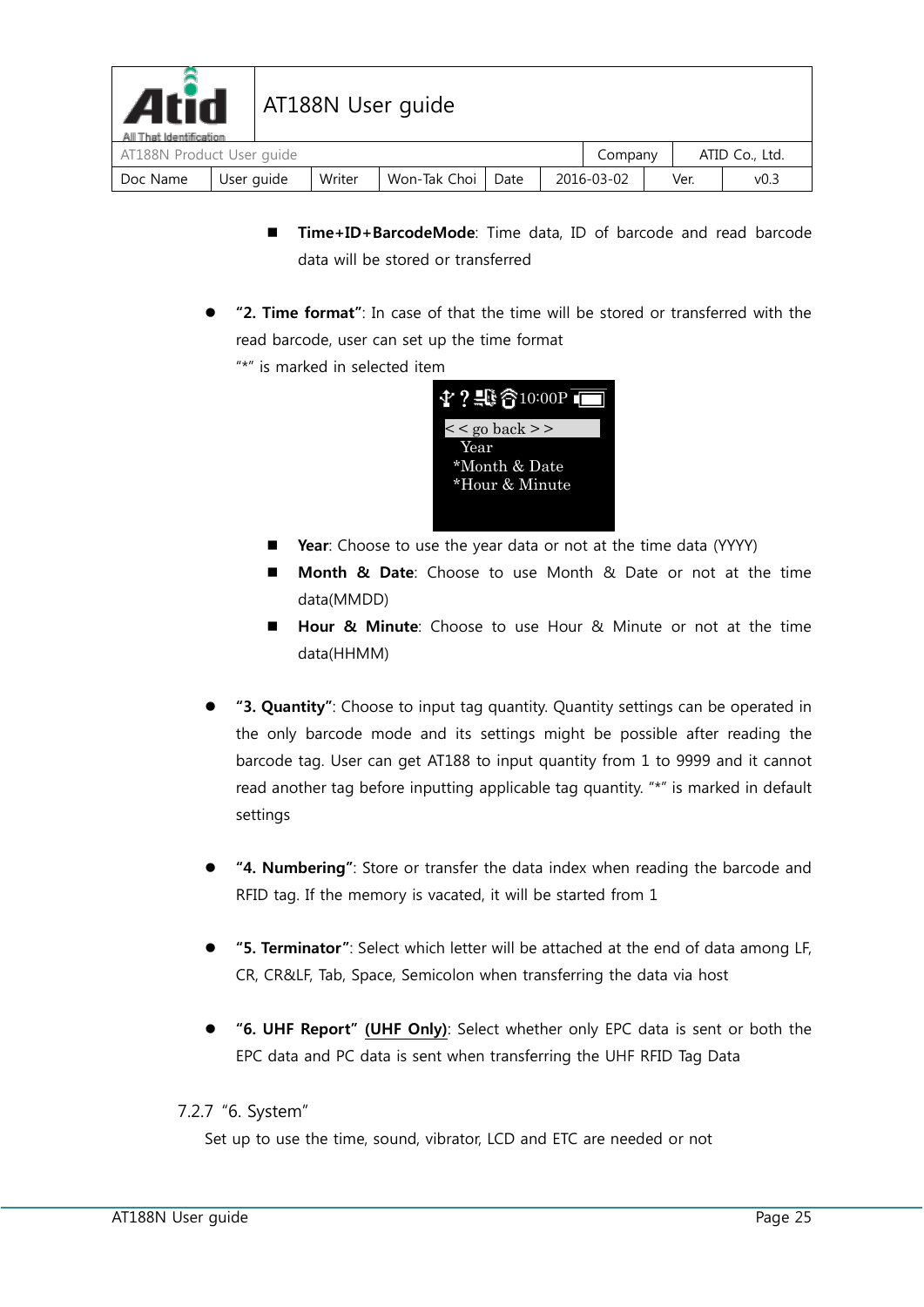| <b>Atid</b><br>All That Identification |            |  |        | AT188N User guide |      |  |            |  |      |                  |
|----------------------------------------|------------|--|--------|-------------------|------|--|------------|--|------|------------------|
| AT188N Product User guide              |            |  |        |                   |      |  | Company    |  |      | ATID Co., Ltd.   |
| Doc Name                               | User guide |  | Writer | Won-Tak Choi      | Date |  | 2016-03-02 |  | Ver. | v <sub>0.3</sub> |



- **"1. Clock"**: Set up the current time. Designated time can be used with RFID tag information and barcode.
	- $\star$  Please do set up the time in regularly since time error can be occurred
- **"2. Power down"**: Select the time to automatically turn off the power when not in use. User can select the time among 1 minute, 2 minutes, 5 minutes, 10 minutes, 30 minutes, 60 minutes, 120 minutes and None. The device will be automatically turned off the its power after the designated time from LCD power off. "\*" is marked in default settings



 **"3. Display"**: Set up the time to turn off the LCD for saving battery and LCD will be automatically turned off in accordance with the designated time



- **"4. HID language"**: Set up the language type in case of HID mode. User can select the preferred one among the UNIVER-SAL, FRENCH, UK, US
- **"5. Scan button"**: Select the basic operation after turning on the device
- **"6. Notification"**: Set up the operation when pressing the button or placing the Alert situation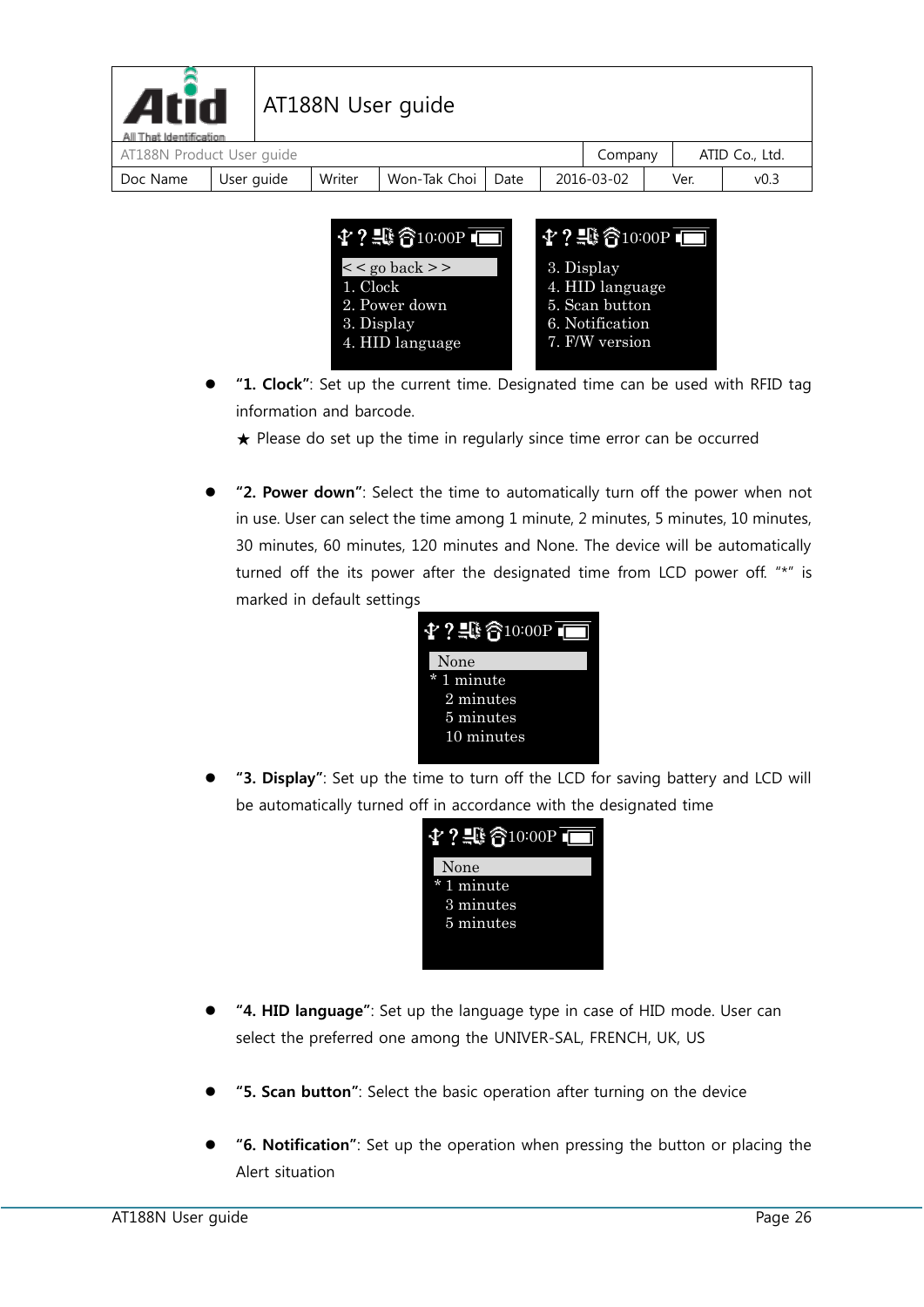

| AT188N Product User quide |            |        |                     |  |            | Company |      | ATID Co., Ltd. |
|---------------------------|------------|--------|---------------------|--|------------|---------|------|----------------|
| Doc Name                  | User guide | Writer | Won-Tak Choi   Date |  | 2016-03-02 |         | Ver. | v0.-           |

#### ■ 1. Button notify

Set up whether beep, vibrate, light is being operated when pressing the button.

#### ■ 2. Alert notify

Set up whether beep, vibrate, light is being operated when placing the Alert situation such as connection success/failure with remote or booting up. The time to operate can be different in accordance with situation

#### **3. Button mode**

Select the holding time of Button notify among None, Short, Long. In case of None settings, there is no reaction, but in case of Short settings, it will operate for 0.3 seconds. In case of Long settings, it will operate until user detaches the button

 **"7. F/W version"**: Show the installed firmware version. User cannot change the firmware for changing the basic function and improvement of device. Please make an inquiry on the firmware to manufacturer or distributor

#### <span id="page-26-0"></span>7.2.8 "7. Default"

Return all settings to default

#### <span id="page-26-1"></span>7.2.9 "8. Exit"

Terminate the system configuration.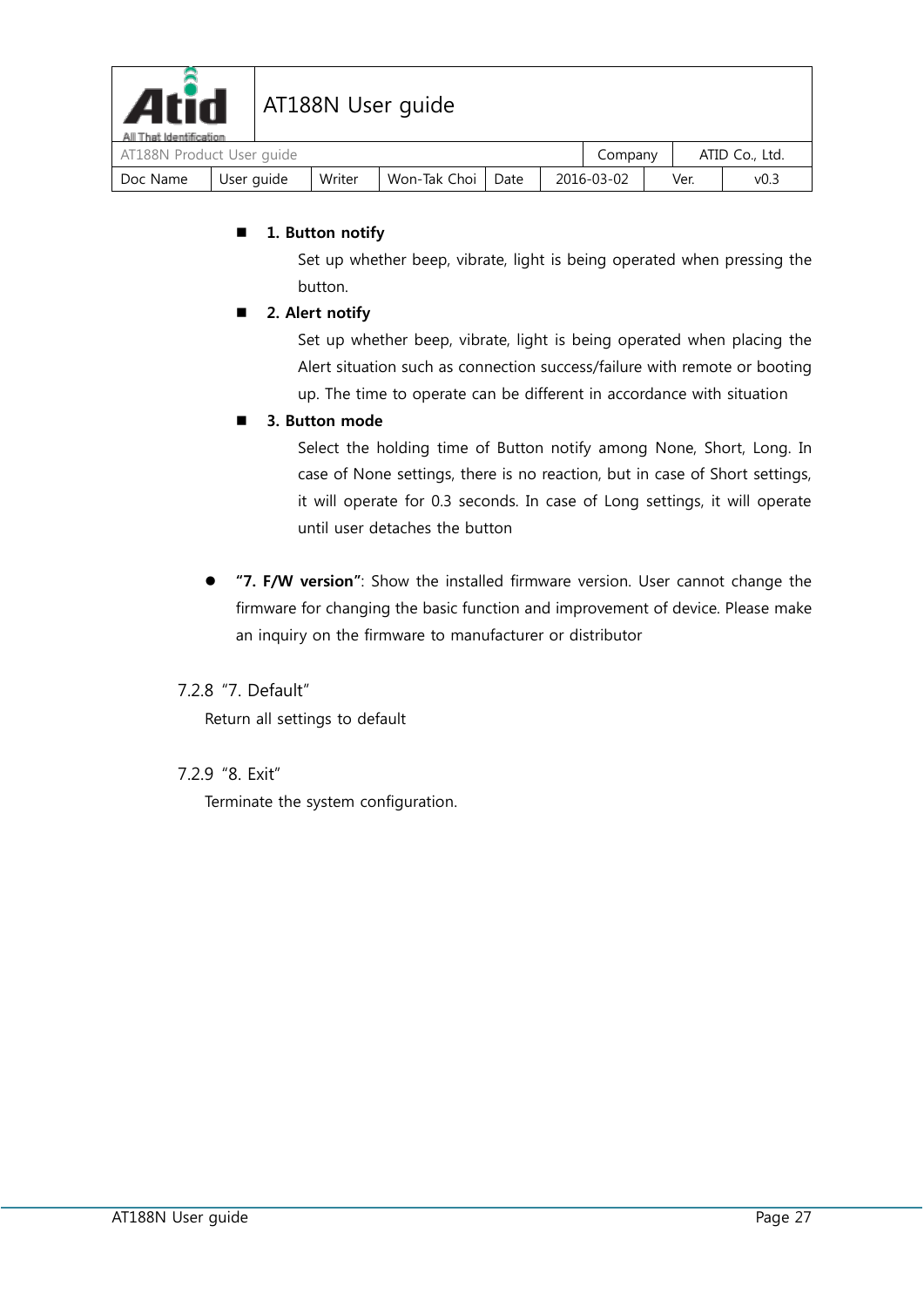

# Atid | AT188N User guide

| All That Identification | AT188N Product User quide |        |                     |  |            |         |      |      | ATID Co., Ltd. |  |
|-------------------------|---------------------------|--------|---------------------|--|------------|---------|------|------|----------------|--|
|                         |                           |        |                     |  |            | Company |      |      |                |  |
| Doc Name                | User guide                | Writer | Won-Tak Choi   Date |  | 2016-03-02 |         | Ver. | v0.3 |                |  |

### <span id="page-27-0"></span>**8 Firmware Update**

Firmware for AT188 can be updated for improvement of its device. If user does not have a proper knowledge on software and hardware, please ask distributor or manufacturer to handle the issue since the recovery of device cannot be possible, in case of that the problem comes up in doing update.

- <span id="page-27-1"></span>8.1 Preparation for Firmware
	- Computer with over Windows 7 OS
	- 1pc of USB 2.0 Port
	- AT188.
	- Micro USB Cable (with Device sold)
	- Firmware File(.bin)
	- Firmware Updater Application (SetupUpdater.msi, it will be supplied from manufacturer or distributor)
- <span id="page-27-2"></span>8.2 Firmware Update Start
	- ① Install the SetupUpdater.msi into the PC (With Double-click)
	- ② Save the Firmware File to specific folder
	- ③ Execute the Firmware Update Program(fwupdate.exe)

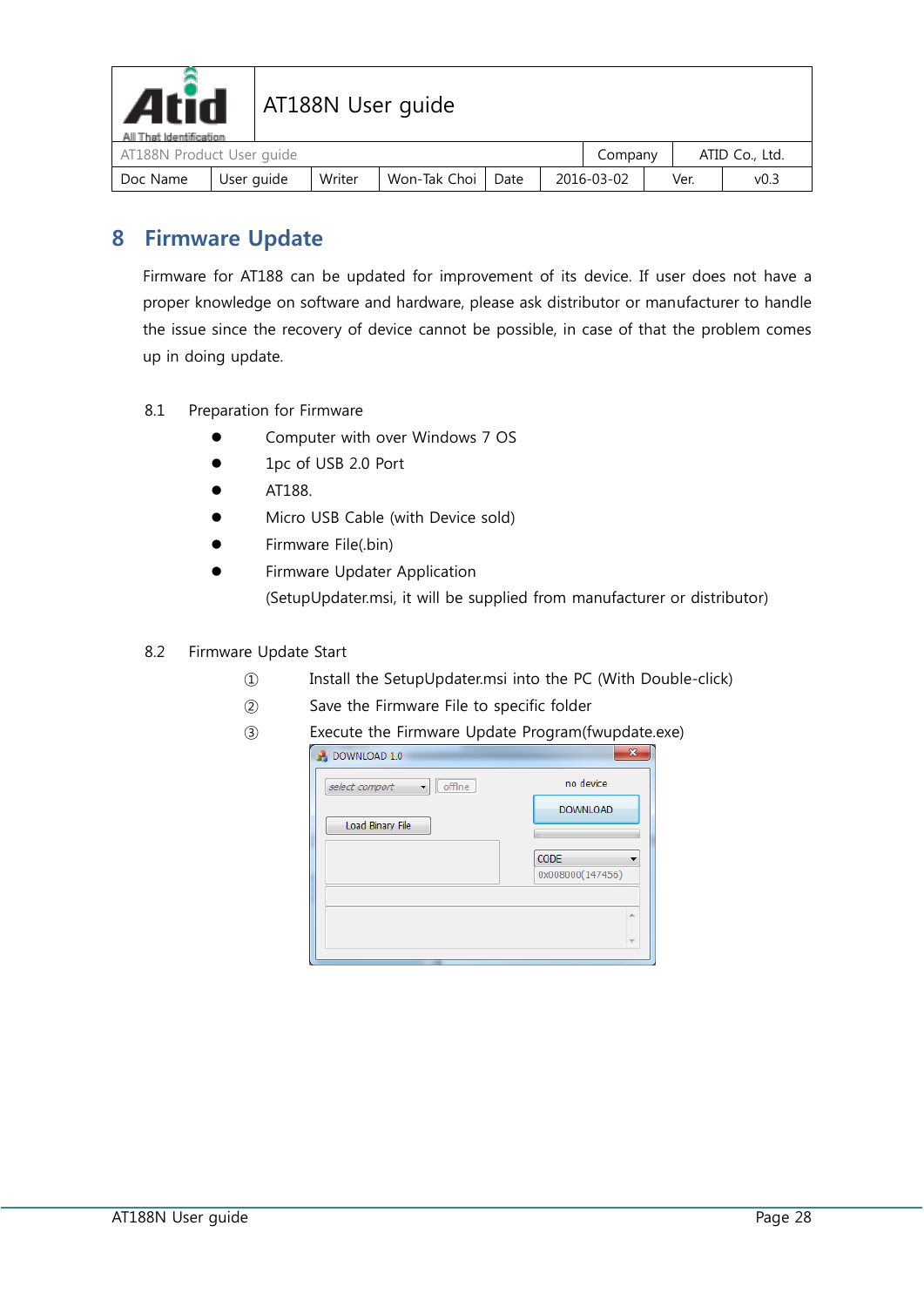| <b>Atid</b><br>AT188N User guide<br>All That Identification |            |  |        |              |      |            |         |      |                  |                |
|-------------------------------------------------------------|------------|--|--------|--------------|------|------------|---------|------|------------------|----------------|
| AT188N Product User guide                                   |            |  |        |              |      |            | Company |      |                  | ATID Co., Ltd. |
| Doc Name                                                    | User guide |  | Writer | Won-Tak Choi | Date | 2016-03-02 |         | Ver. | v <sub>0.3</sub> |                |

④ Click the "Load Binary File" button and then, select the stored Firmware File in the specific folder



⑤ Connect AT188 with PC through USB cable



⑥ Enter the Firmware Download Modem in AT188`s configuration menu and move to the configuration mode by pushing the ▲ button and Scan button at the same in the switch-off state.

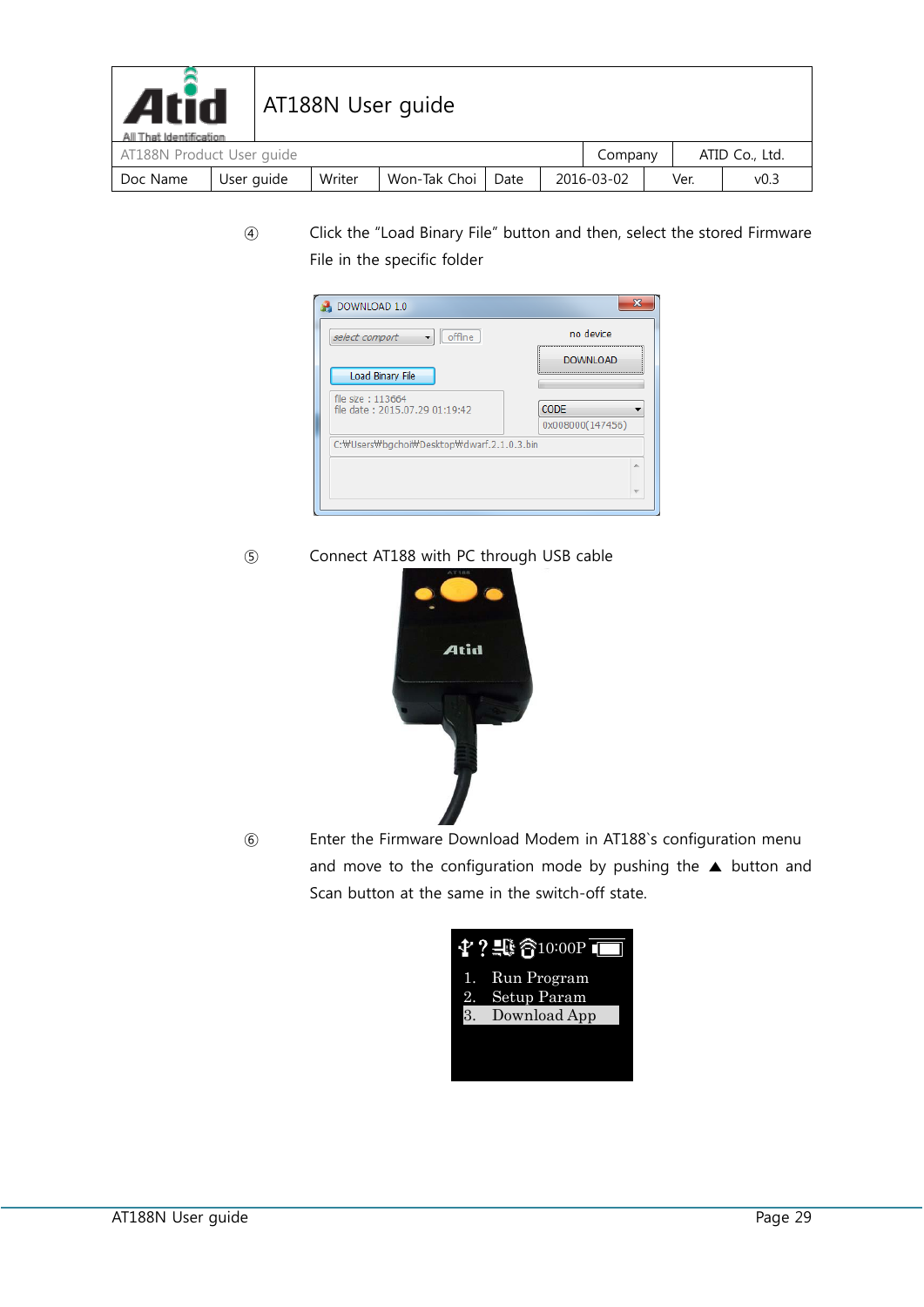| <b>Atid</b><br>AT188N User guide<br>All That Identification |            |  |        |              |      |            |         |      |      |                |
|-------------------------------------------------------------|------------|--|--------|--------------|------|------------|---------|------|------|----------------|
| AT188N Product User guide                                   |            |  |        |              |      |            | Company |      |      | ATID Co., Ltd. |
| Doc Name                                                    | User guide |  | Writer | Won-Tak Choi | Date | 2016-03-02 |         | Ver. | v0.3 |                |

Push the either ▲ button or ▼button and then, push the scan button at the "3.Download App"



⑦ Click "select comport" in the Updater and select the assigned COM port

| offline<br>select comport<br>COM18<br>Load Binary File | no device<br><b>DOWNLOAD</b> |
|--------------------------------------------------------|------------------------------|
| file size: 113664<br>file date: 2015.07.29 01:19:42    | CODE<br>0x008000(147456)     |
| C:\Users\bgchoi\Desktop\dwarf.2.1.0.3.bin              |                              |
| connected.<br>disconnected.                            | ×                            |

⑧ "Online" will be appeared when clicking "off line" and Firmware version will be displayed as well.



- 
- ⑨ Start the download for Firmware by clicking the download button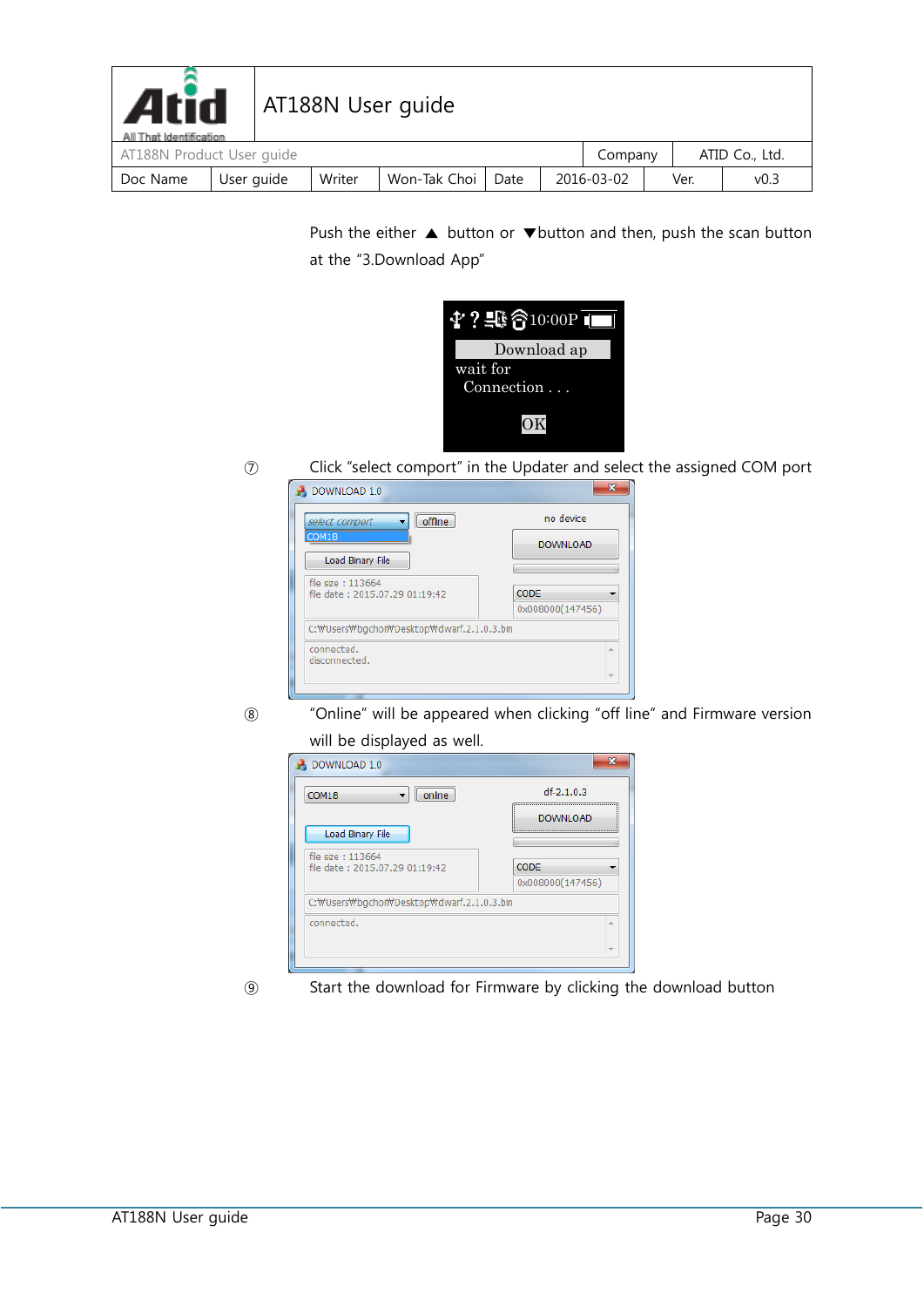| <b>Atid</b>                                          |            |  |        | AT188N User guide |      |            |         |      |                  |                |
|------------------------------------------------------|------------|--|--------|-------------------|------|------------|---------|------|------------------|----------------|
| All That Identification<br>AT188N Product User guide |            |  |        |                   |      |            | Company |      |                  | ATID Co., Ltd. |
| Doc Name                                             | User guide |  | Writer | Won-Tak Choi      | Date | 2016-03-02 |         | Ver. | v <sub>0.3</sub> |                |



⑩ After completion of download, new firmware will be automatically restarted